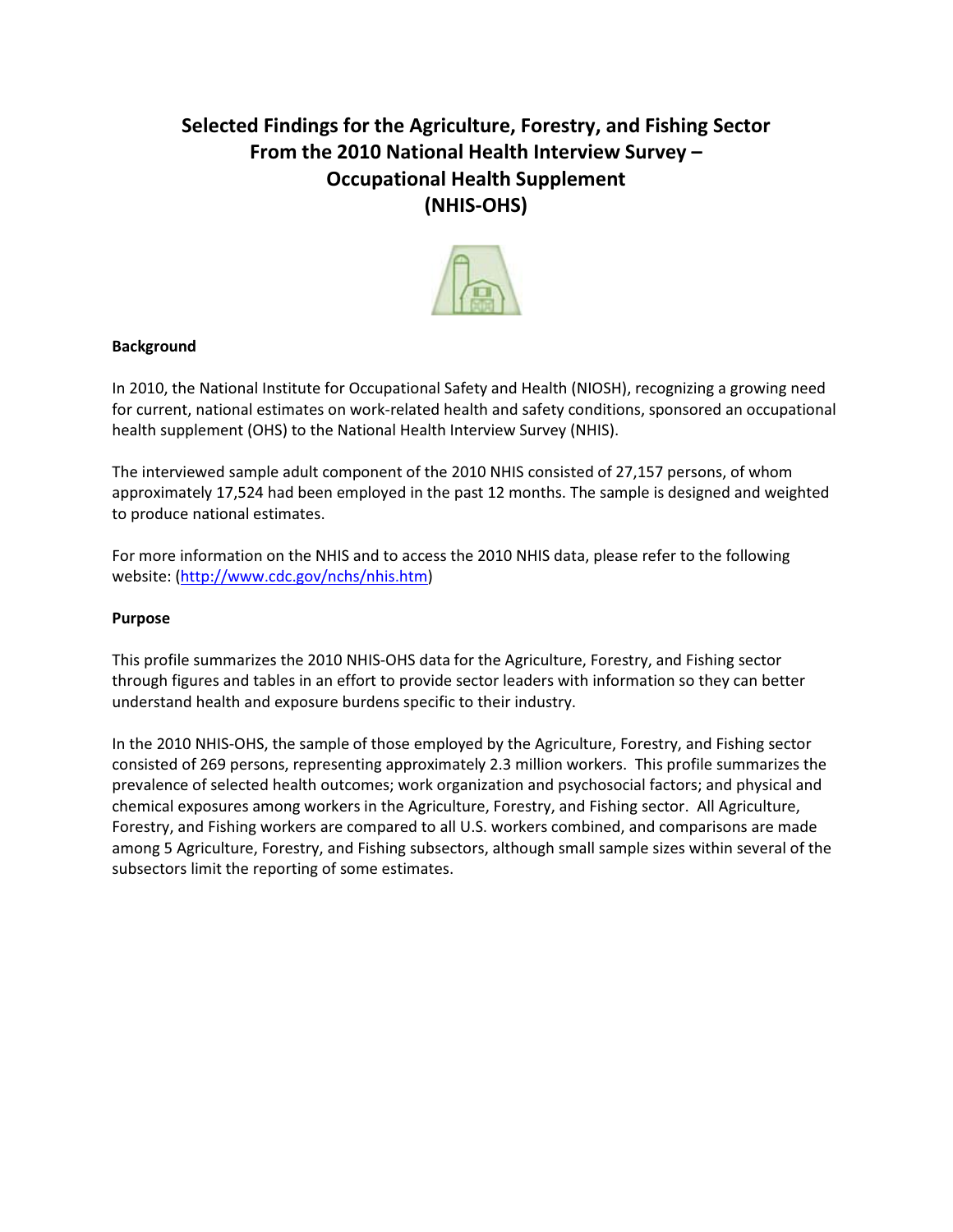### Index:

- Description of Agriculture, Forestry, and Fishing sector
	- o Table A. U.S. Agriculture, Forestry, and Fishing sector workers by subsector, 2010
	- o Table B. U.S. Agriculture, Forestry, and Fishing sector workers by occupational category, 2010
- All industry sectors vs. the Agriculture, Forestry, and Fishing sector
	- o Figure 1. Prevalence of selected health conditions; work organization and psychosocial factors; and physical and chemical exposures among U.S. workers (Agriculture, Forestry, and Fishing sector vs. All U.S. Workers, 2010)
	- o Table 1. Prevalence of selected health conditions; work organization and psychosocial factors; and physical and chemical exposures among U.S. workers (Agriculture, Forestry, and Fishing sector vs. All U.S. Workers, 2010)
- Health conditions
	- o Figure 2. Prevalence of dermatitis in the past 12 months among U.S. adults who worked in the past 12 months by Agriculture, Forestry, and Fishing subsector, 2010
	- o Table 2. Prevalence of dermatitis in the past 12 months among U.S. adults who worked in the past 12 months by Agriculture, Forestry, and Fishing subsector, 2010
	- o Figure 3. Prevalence of carpal tunnel syndrome in the past 12 months among U.S. adults who worked in the past 12 months by Agriculture, Forestry, and Fishing subsector, 2010
	- o Table 3. Prevalence of carpal tunnel syndrome in the past 12 months among U.S. adults who worked in the past 12 months by Agriculture, Forestry, and Fishing subsector, 2010
	- o Figure 4. Prevalence of current asthma among U.S. adults who worked in the past 12 months by Agriculture, Forestry, and Fishing subsector, 2010
	- o Table 4. Prevalence of current asthma among U.S. adults who worked in the past 12 months by Agriculture, Forestry, and Fishing subsector, 2010
- Work organization factors
	- o Figure 5. Prevalence of working 48 hours a week or more among U.S. adults who worked one job in the past 12 months by Agriculture, Forestry, and Fishing subsector, 2010
	- o Table 5. Prevalence of working 48 hours a week or more among U.S. adults who worked one job in the past 12 months by Agriculture, Forestry, and Fishing subsector, 2010
	- o Figure 6. Prevalence of non-standard work arrangements among U.S. adults who worked in the past 12 months by Agriculture, Forestry, and Fishing subsector, 2010
	- o Table 6. Prevalence of non-standard work arrangements among U.S. adults who worked in the past 12 months by Agriculture, Forestry, and Fishing subsector, 2010
	- o Figure 7. Prevalence of temporary employment among U.S. adults who worked in the past 12 months by Agriculture, Forestry, and Fishing subsector, 2010
	- o Table 7. Prevalence of temporary employment among U.S. adults who worked in the past 12 months by Agriculture, Forestry, and Fishing subsector, 2010
	- o Figure 8. Prevalence of non-standard shifts among U.S. adults who worked in the past 12 months by Agriculture, Forestry, and Fishing subsector, 2010
	- o Table 8. Prevalence of non-standard shifts among U.S. adults who worked in the past 12 months by Agriculture, Forestry, and Fishing subsector, 2010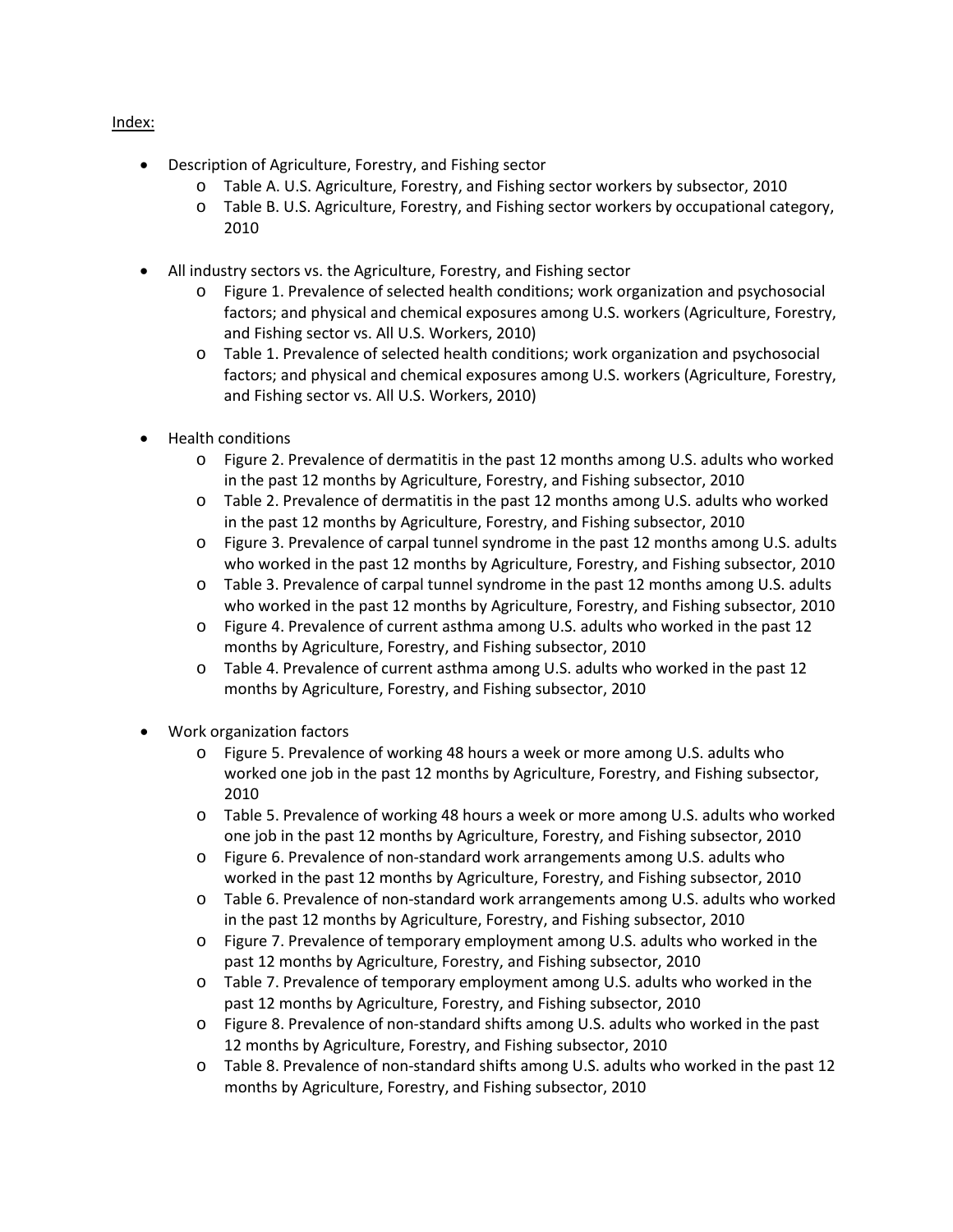- Psychosocial exposures
	- o Figure 9. Prevalence of job insecurity among working U.S. adults by Agriculture, Forestry, and Fishing subsector, 2010
	- o Table 9. Prevalence of job insecurity among working U.S. adults by Agriculture, Forestry, and Fishing subsector, 2010
	- o Figure 10. Prevalence of work-family imbalance among working U.S. adults by Agriculture, Forestry, and Fishing subsector, 2010
	- o Table 10. Prevalence of work-family imbalance among working U.S. adults by Agriculture, Forestry, and Fishing subsector, 2010
	- o Figure 11. Prevalence of hostile work environments among U.S. adults who worked in the past 12 months by Agriculture, Forestry, and Fishing subsector, 2010
	- o Table 11. Prevalence of hostile work environments among U.S. adults who worked in the past 12 months by Agriculture, Forestry, and Fishing subsector, 2010
- Physical and chemical exposures
	- o Figure 12. Prevalence of exposure to potential skin hazards at work among U.S. adults who worked in the past 12 months by Agriculture, Forestry, and Fishing subsector, 2010
	- o Table 12. Prevalence of exposure to potential skin hazards among U.S. adults who worked in the past 12 months by Agriculture, Forestry, and Fishing subsector, 2010
	- o Figure 13. Prevalence of outdoor work among U.S. adults who worked in the past 12 months by Agriculture, Forestry, and Fishing subsector, 2010
	- o Table 13. Prevalence of exposure to outdoor work among U.S. adults who worked in the past 12 months by Agriculture, Forestry, and Fishing subsector, 2010
	- o Figure 14. Prevalence of exposure to vapors, gas, dust, or fumes at work among U.S. adults at their longest held job by Agriculture, Forestry, and Fishing subsector, 2010
	- o Table 14. Prevalence of exposure to vapors, gas, dust, or fumes among U.S. adults at their longest held job by Agriculture, Forestry, and Fishing subsector, 2010
	- o Figure 15a. Prevalence of exposure to secondhand smoke at work among non-smoking U.S. adults who worked in the past 12 months by Agriculture, Forestry, and Fishing subsector, 2010
	- o Table 15a. Prevalence of exposure to secondhand smoke at work among nonsmoking U.S. adults who worked in the past 12 months by Agriculture, Forestry, and Fishing subsector, 2010
	- o Figure 15b. Prevalence of current smokers among U.S. adults who worked in the past 12 months, by Agriculture, Forestry, and Fishing subsector, 2010
	- o Table 15b. Prevalence of smoking among U.S. adults who worked in the past 12 months by Agriculture, Forestry, and Fishing subsector, 2010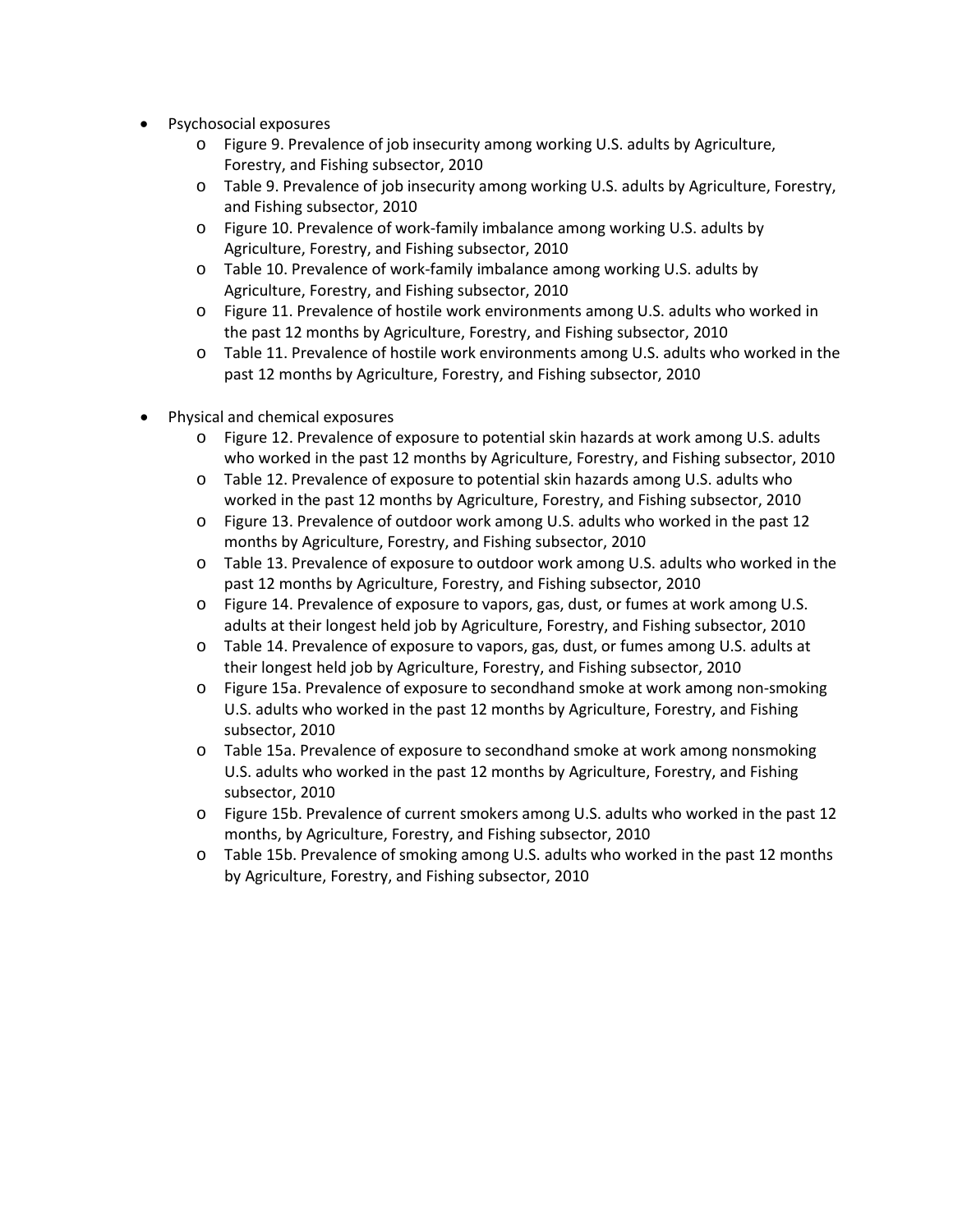| <b>Industry subsector</b>              | Census 2007<br>industry<br>codes | <b>Estimated Population</b><br><b>Represented by</b><br>Sample | $%$ of U.S.<br>Agriculture,<br>Forestry, and<br><b>Fishing workforce</b> |
|----------------------------------------|----------------------------------|----------------------------------------------------------------|--------------------------------------------------------------------------|
| Crop production                        | 170                              | 952,417                                                        | 41.3                                                                     |
| <b>Animal production</b>               | 180                              | 757,396                                                        | 32.8                                                                     |
| <b>Forestry and logging</b>            | 0190, 0270                       | 219,374                                                        | 9.5                                                                      |
| Fishing, hunting, and trapping         | 280                              | 78,802                                                         | 3.4                                                                      |
| Support activities for agriculture and |                                  |                                                                |                                                                          |
| forestry                               | 290                              | 299,875                                                        | 13.0                                                                     |
| <b>Total</b>                           |                                  | 2,307,864                                                      | 100                                                                      |

### **Table A. U.S. Agriculture, Forestry, and Fishing sector workers by subsector, 2010**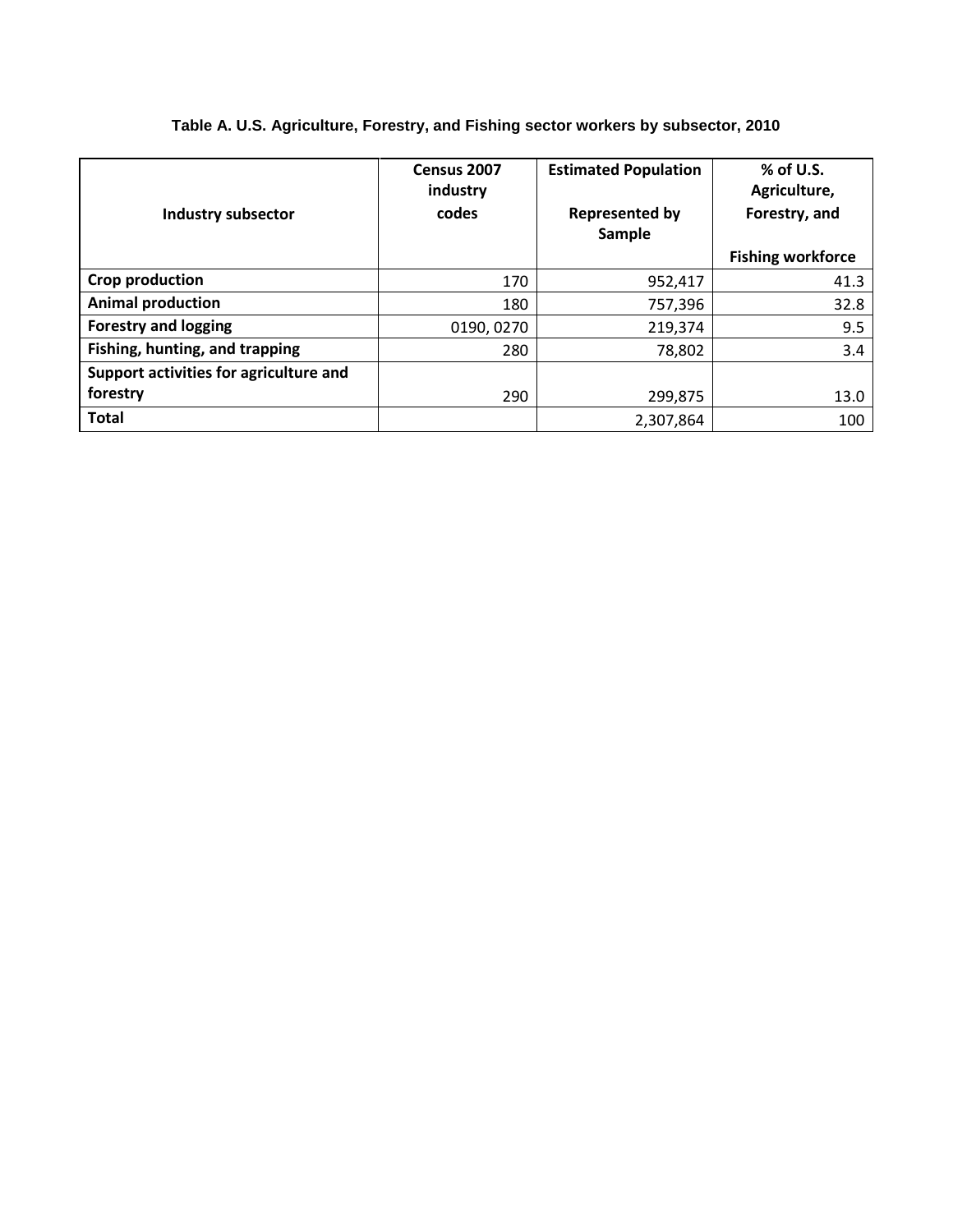|                                           | Census 2010 | <b>Estimated Population</b> | % of U.S.                |
|-------------------------------------------|-------------|-----------------------------|--------------------------|
|                                           | occupation  |                             | Agriculture,             |
| <b>Occupational category</b>              | codes       | <b>Represented by</b>       | Forestry, and            |
|                                           |             | Sample                      |                          |
|                                           |             |                             |                          |
|                                           |             |                             | <b>Fishing workforce</b> |
| <b>Management Occupations</b>             | 0010-0430   | 790,395                     | 34.3                     |
| <b>Building and Grounds Cleaning and</b>  |             |                             |                          |
| <b>Maintenance Occupations</b>            | 4200-4250   | 46,492                      | 2.0                      |
| <b>Office and Administrative Support</b>  |             |                             |                          |
| <b>Occupations</b>                        | 5000-5940   | 138,822                     | 6.0                      |
| <b>Farming, Fishing, and Forestry</b>     |             |                             |                          |
| <b>Occupations</b>                        | 6005-6130   | 934,706                     | 40.5                     |
| <b>Production Occupations</b>             | 7700-8965   | 39,281                      | 1.7                      |
| <b>Transportation and Material Moving</b> |             |                             |                          |
| <b>Occupations</b>                        | 9000-9750   | 125,775                     | 5.5                      |
| <b>Other occupations</b>                  |             | 232,393                     | 10.1                     |
| Total                                     |             | 2,307,864                   | 100                      |

**Table B. U.S. Agriculture, Forestry, and Fishing sector workers by occupational category, 2010**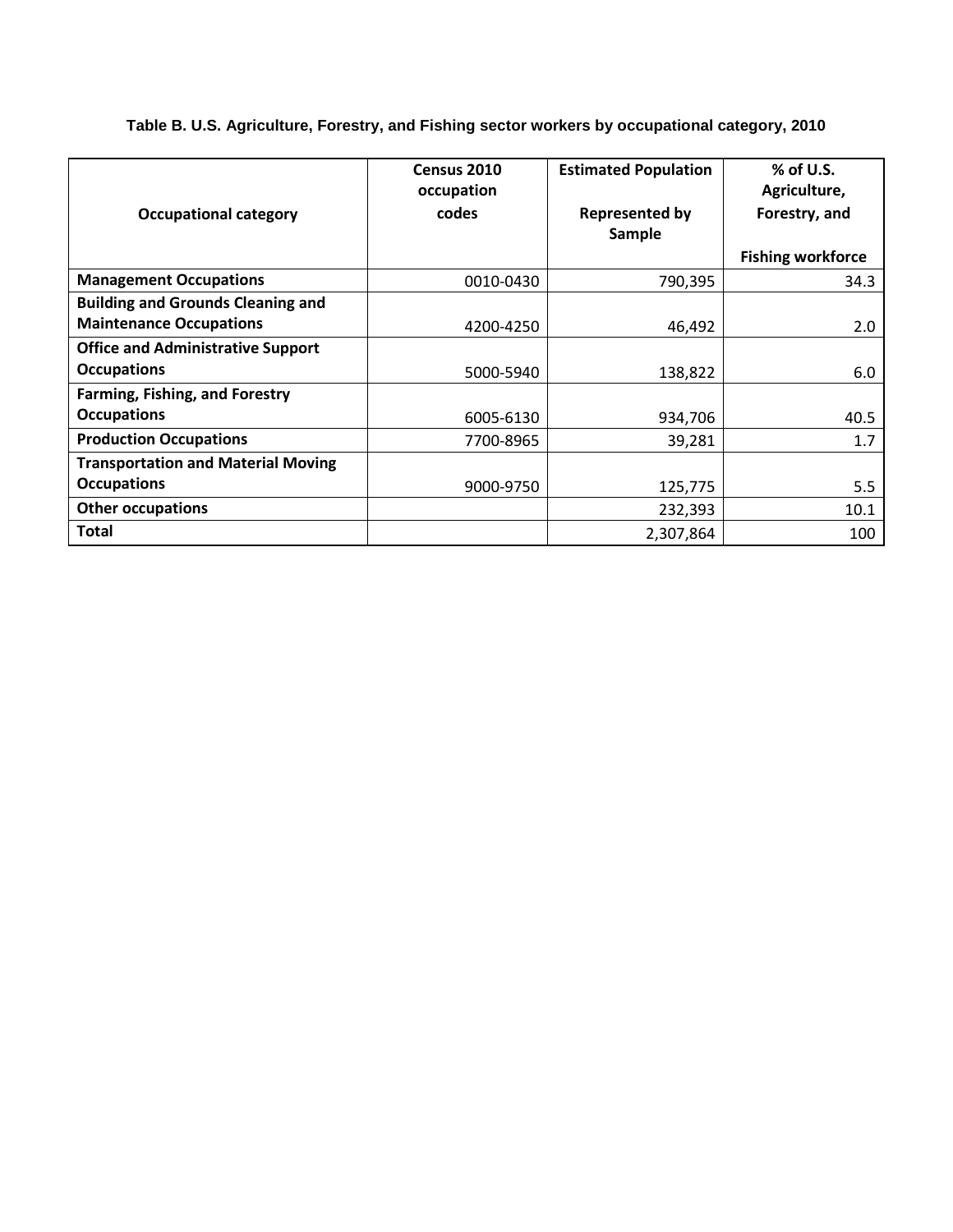#### Figure 1. Prevalence of selected health conditions; work organization and psychosocial factors; and physical and chemical exposures among U.S. workers (Agriculture, Forestry, and Fishing sector vs. All U.S. workers, 2010)



Prevalence Rate (%)

<sup>1</sup>Among U.S. adults who have worked in the past 12 months.

<sup>2</sup>Among U.S. adults who have worked in the past 12 months, who only held 1 job.

3Among U.S. adults who were employed in the week prior to interview.

4Among non-smoking U.S. adults who have worked in the past 12 months.

<sup>5</sup> Exposure during longest-held job (all other exposures refer to current or most recent job).

\* These estimates have a relative standard error >30% and <50% and should be used with caution<br>as they do not meet NCHS reliability/precision standards.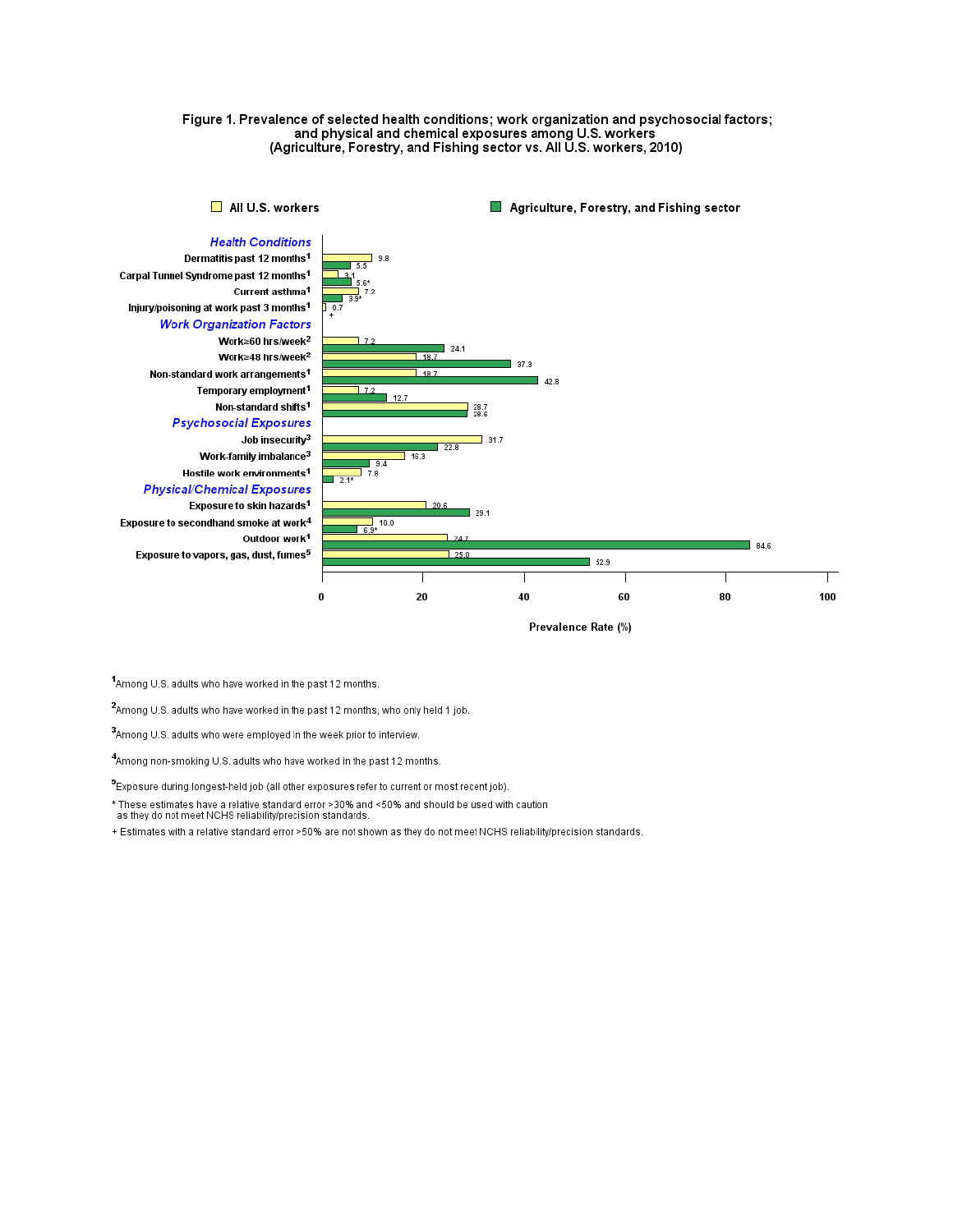#### **Table 1. Prevalence of selected health conditions; work organization and psychosocial factors; and physical and chemical exposures**

#### **among U.S. workers (Agriculture, Forestry, and Fishing sector vs. All U.S. workers, 2010)**

|                                              |                                                                   |                          | All U.S. workers                       |                                             |                          | Agriculture, Forestry, and Fishing        |                                      |
|----------------------------------------------|-------------------------------------------------------------------|--------------------------|----------------------------------------|---------------------------------------------|--------------------------|-------------------------------------------|--------------------------------------|
|                                              |                                                                   |                          |                                        |                                             |                          | sector                                    |                                      |
|                                              |                                                                   | <b>Prevalence</b><br>(%) | <b>Standard Error</b><br>of Prevalence | 95%<br><b>Confidence</b><br><b>Interval</b> | <b>Prevalence</b><br>(%) | <b>Standard</b><br>Error<br>of Prevalence | 95%<br><b>Confidence</b><br>Interval |
| <b>Health Conditions</b>                     | Dermatitis in the past 12 months <sup>1</sup>                     | 9.8                      | 0.3                                    | $9.2 - 10.3$                                | 5.5                      | 1.6                                       | $2.4 - 8.7$                          |
|                                              | Carpal tunnel syndrome in the past<br>12 months                   |                          |                                        |                                             |                          |                                           |                                      |
|                                              |                                                                   | 3.1                      | 0.2                                    | $2.8 - 3.4$                                 | $5.6*$                   | 2.6                                       | $0.6 - 10.7$                         |
|                                              | Current asthma <sup>1</sup>                                       | $7.2\,$                  | 0.2                                    | $6.7 - 7.6$                                 | $3.9^{\ast}$             | $1.3$                                     | $1.3 - 6.4$                          |
|                                              | Injury or poisoning at work in the<br>past 12 months <sup>1</sup> |                          |                                        |                                             |                          |                                           |                                      |
|                                              |                                                                   | 2.8                      | 0.4                                    | $2.0 - 3.4$                                 | $+$                      | $+$                                       | $+$                                  |
| <b>Work Organization</b><br><b>Factors</b>   | Work 60 hours a week or more <sup>2</sup>                         | 7.2                      | 0.3                                    | $6.7 - 7.7$                                 | 24.1                     | 3.5                                       | 17.2-31.0                            |
|                                              | Work 48 hours a week or more <sup>2</sup>                         | 18.7                     | 0.4                                    | 18.0-19.5                                   | 37.3                     | 3.8                                       | 29.9-44.7                            |
|                                              | Non-standard work arrangements <sup>1</sup>                       | 18.7                     | 0.4                                    | 18.0-19.4                                   | 42.8                     | 4.0                                       | 35.0-50.7                            |
|                                              | Temporary employment <sup>1</sup>                                 | 7.2                      | 0.3                                    | $6.7 - 7.7$                                 | 12.7                     | 2.9                                       | 6.9-18.4                             |
|                                              | Non-standard shifts <sup>1</sup>                                  | 28.7                     | 0.5                                    | 27.8-29.7                                   | 28.6                     | 3.4                                       | 21.8-35.3                            |
| <b>Psychosocial</b><br><b>Exposures</b>      | Job insecurity <sup>3</sup>                                       | 31.7                     | 0.5                                    | 30.8-32.6                                   | 22.8                     | 3.2                                       | 16.4-29.1                            |
|                                              | Work-family imbalance <sup>3</sup>                                | 16.3                     | 0.4                                    | 15.6-17.1                                   | 9.4                      | 1.8                                       | 5.9-12.9                             |
|                                              | Hostile work environments                                         | 7.8                      | 0.3                                    | $7.3 - 8.4$                                 | $2.1*$                   | 0.9                                       | $0.4 - 3.8$                          |
| <b>Physical/Chemical</b><br><b>Exposures</b> | <b>Exposure to potential skin hazards</b><br>at work $1$          |                          |                                        |                                             |                          |                                           |                                      |
|                                              |                                                                   | 20.6                     | 0.4                                    | 19.8-21.3                                   | 29.1                     | 3.7                                       | 21.8-36.5                            |
|                                              | Exposure to secondhand smoke at<br>work <sup>4</sup>              |                          |                                        |                                             |                          |                                           |                                      |
|                                              |                                                                   | 10.0                     | 0.3                                    | $9.3 - 10.6$                                | $6.9*$                   | 2.3                                       | $2.5 - 11.4$                         |
|                                              | Exposure to outdoor work <sup>1</sup>                             | 24.7                     | 0.4                                    | 23.8-25.6                                   | 84.6                     | 2.7                                       | 79.3-90.0                            |
|                                              | Exposure to vapors, gas, dust, or<br>fumes <sup>5</sup>           | 25.0                     | 0.4                                    | 24.2-25.8                                   | 52.9                     | 4.3                                       | 44.5-61.2                            |

 $1$  Among U.S. adults who have worked in the past 12 months.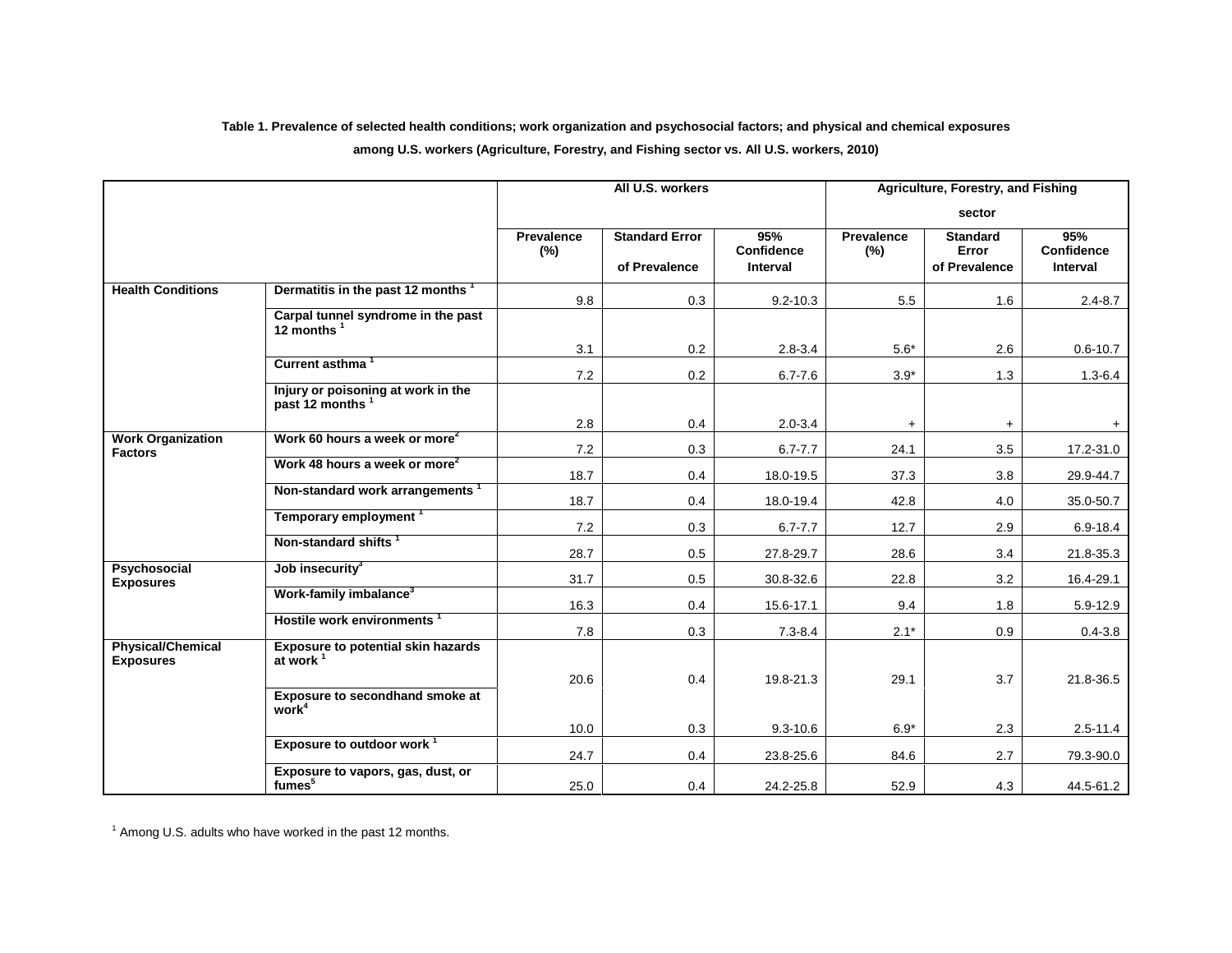$2$  Among U.S. adults who have worked in the past 12 months, who only held 1 job.

<sup>3</sup> Among U.S. adults who were employed in the week prior to interview.

<sup>4</sup> Among non-smoking U.S. adults who have worked in the past 12 months.

<sup>5</sup> Exposure during longest-held job (all other exposures refer to current or most recent job).

\* These estimates have a relative standard error >30% and <50% and should be used with caution as they do not meet NCHS reliability/precision standards.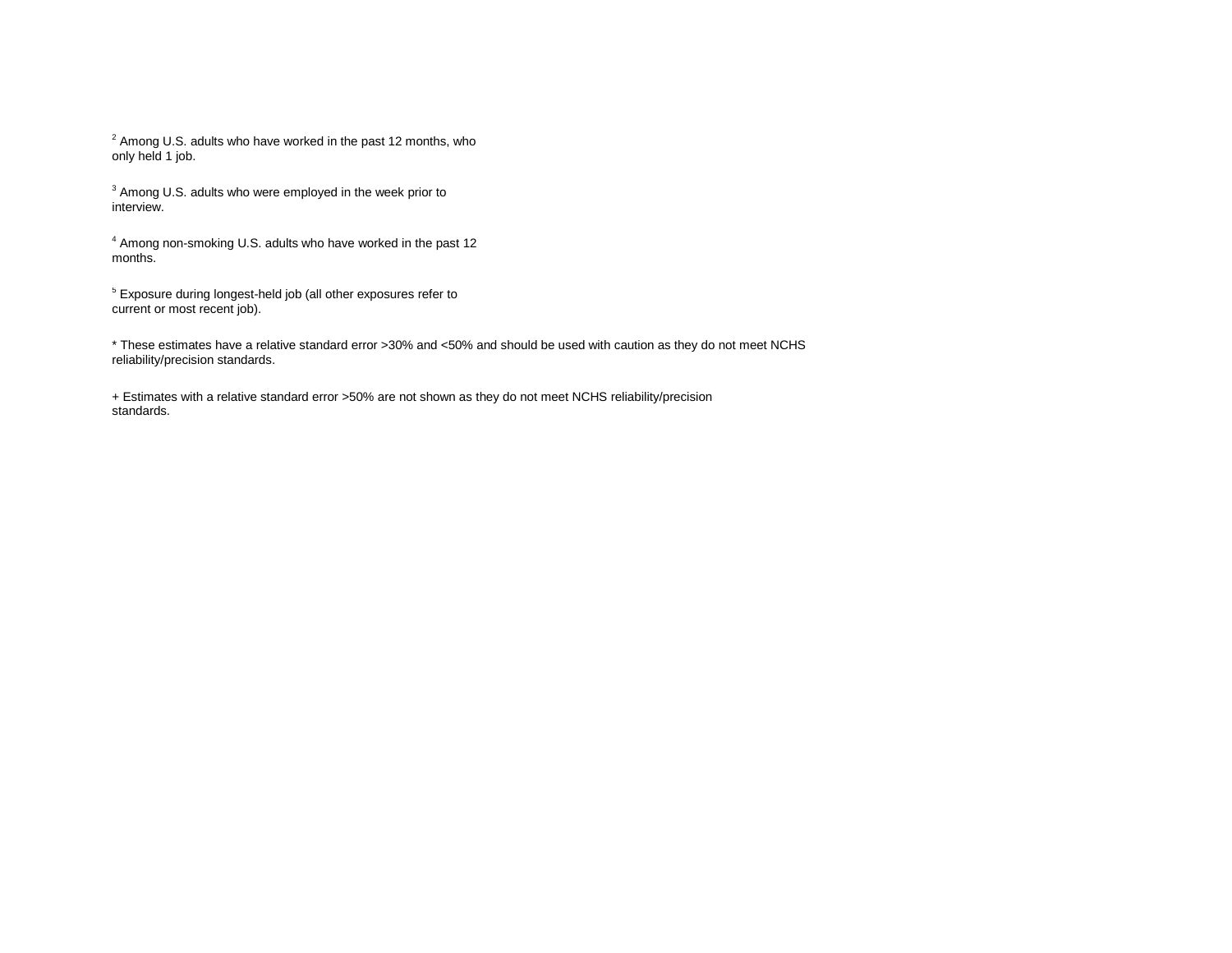# Figure 2. Prevalence of dermatitis in the past 12 months among U.S. adults who worked in the past 12 months<br>by Agriculture, Forestry, and Fishing subsector, 2010



NHIS Question: During the past 12 months, have you had dermatitis, eczema<br>or any other red, inflamed skin rash?

\* These estimates have a relative standard error >30% and <50% and should be used with caution<br>as they do not meet NCHS reliability/precision standards.

+ Estimates with a relative standard error >50% are not shown as they do not meet NCHS reliability/precision standards.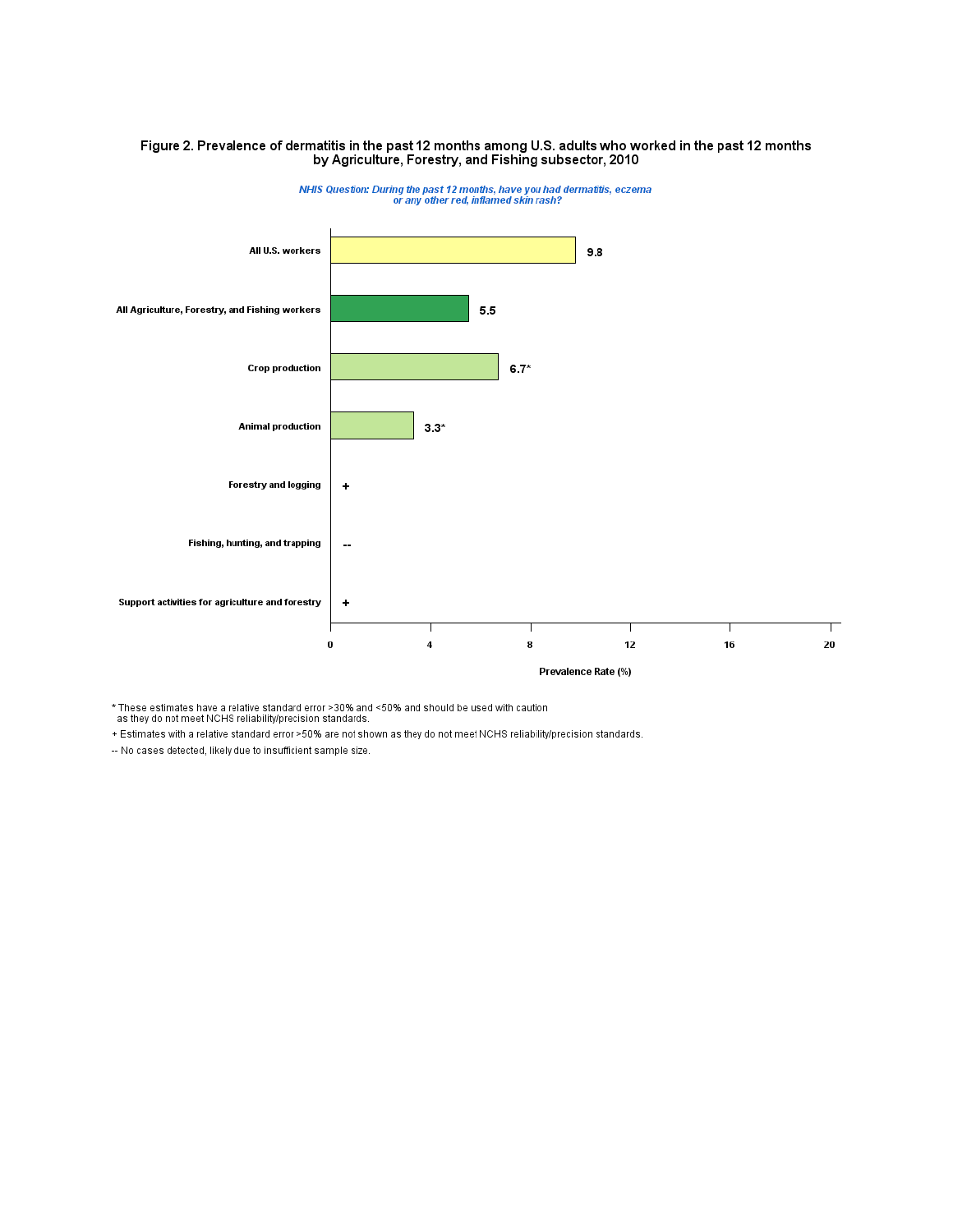|                                        | Prevalence<br>(%) | <b>Standard</b><br>Error | 95%<br>Confidence |
|----------------------------------------|-------------------|--------------------------|-------------------|
|                                        |                   | οf                       | <b>Interval</b>   |
|                                        |                   | Prevalence               |                   |
| All U.S. workers                       | 9.8               | 0.3                      | $9.2 - 10.3$      |
| All Agriculture, Forestry, and Fishing |                   |                          |                   |
| workers                                | 5.5               | 1.6                      | $2.4 - 8.7$       |
| Crop production                        | $6.7*$            | 2.7                      | $1.3 - 12.1$      |
| <b>Animal production</b>               | $3.3*$            | 1.6                      | $0.2 - 6.5$       |
| <b>Forestry and logging</b>            | $\ddot{}$         | $\ddot{}$                | $\ddot{}$         |
| Fishing, hunting, and trapping         | --                | $- -$                    | --                |
| Support activities for agriculture and |                   |                          |                   |
| forestry                               | $\ddot{}$         | +                        |                   |

**Table 2. Prevalence of dermatitis in the past 12 months among U.S. adults who worked in the past 12 months by Agriculture, Forestry, and Fishing subsector, 2010**

\* These estimates have a relative standard error >30% and <50% and should be used with caution as they do not meet NCHS reliability/precision standards.

+ Estimates with a relative standard error >50% are not shown as they do not meet NCHS reliability/precision standards.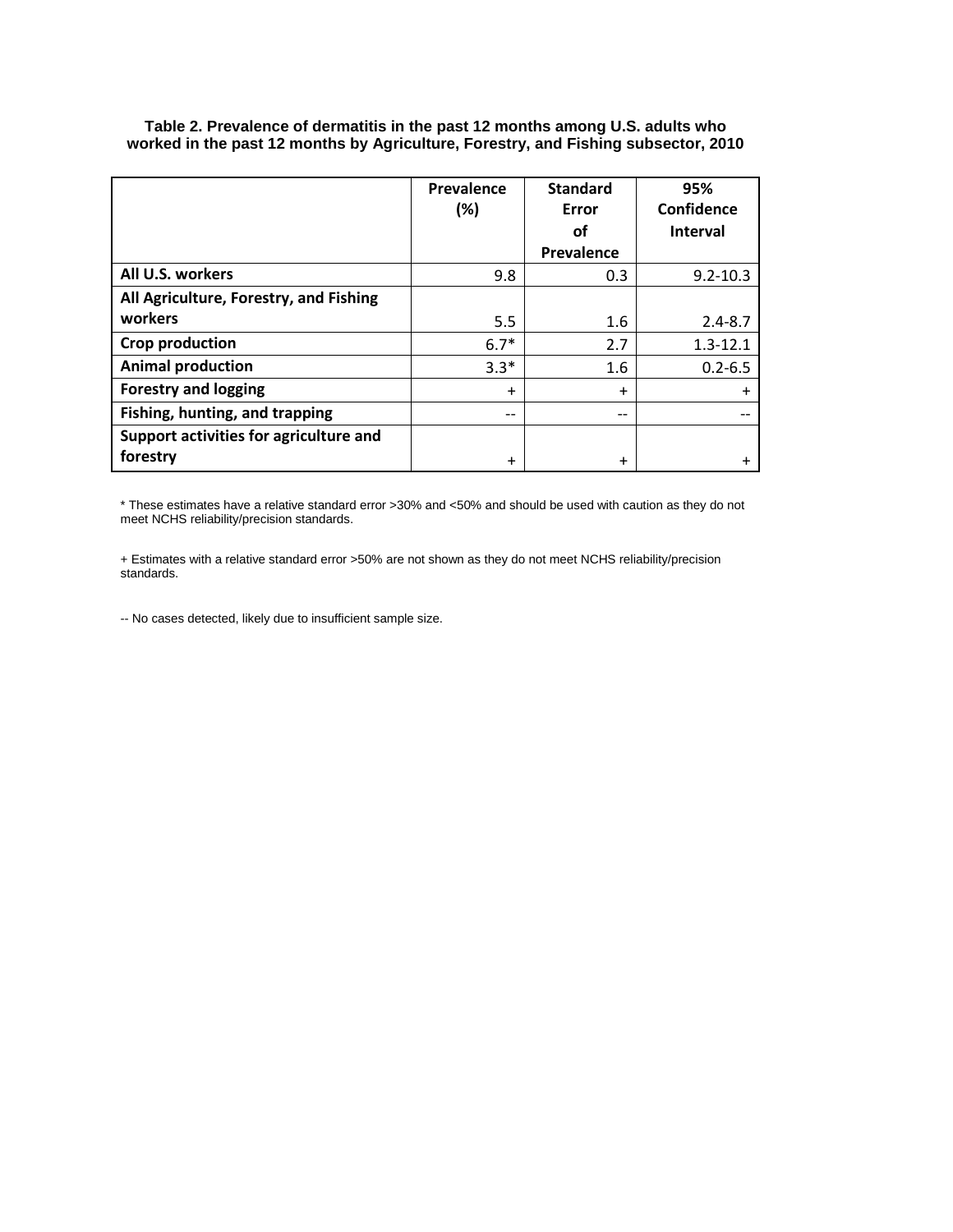# Figure 3. Prevalence of carpal tunnel syndrome in the past 12 months among U.S. adults who worked in the past 12 months<br>by Agriculture, Forestry, and Fishing subsector, 2010



NHIS Question: Have you ever been told by a doctor or other health professional<br>that you have a condition affecting the wrist/hand called carpal tunnel syndrome?<br>During the past 12 months, have you had carpal tunnel syndro

\* These estimates have a relative standard error >30% and <50% and should be used with caution<br>as they do not meet NCHS reliability/precision standards.

+ Estimates with a relative standard error >50% are not shown as they do not meet NCHS reliability/precision standards.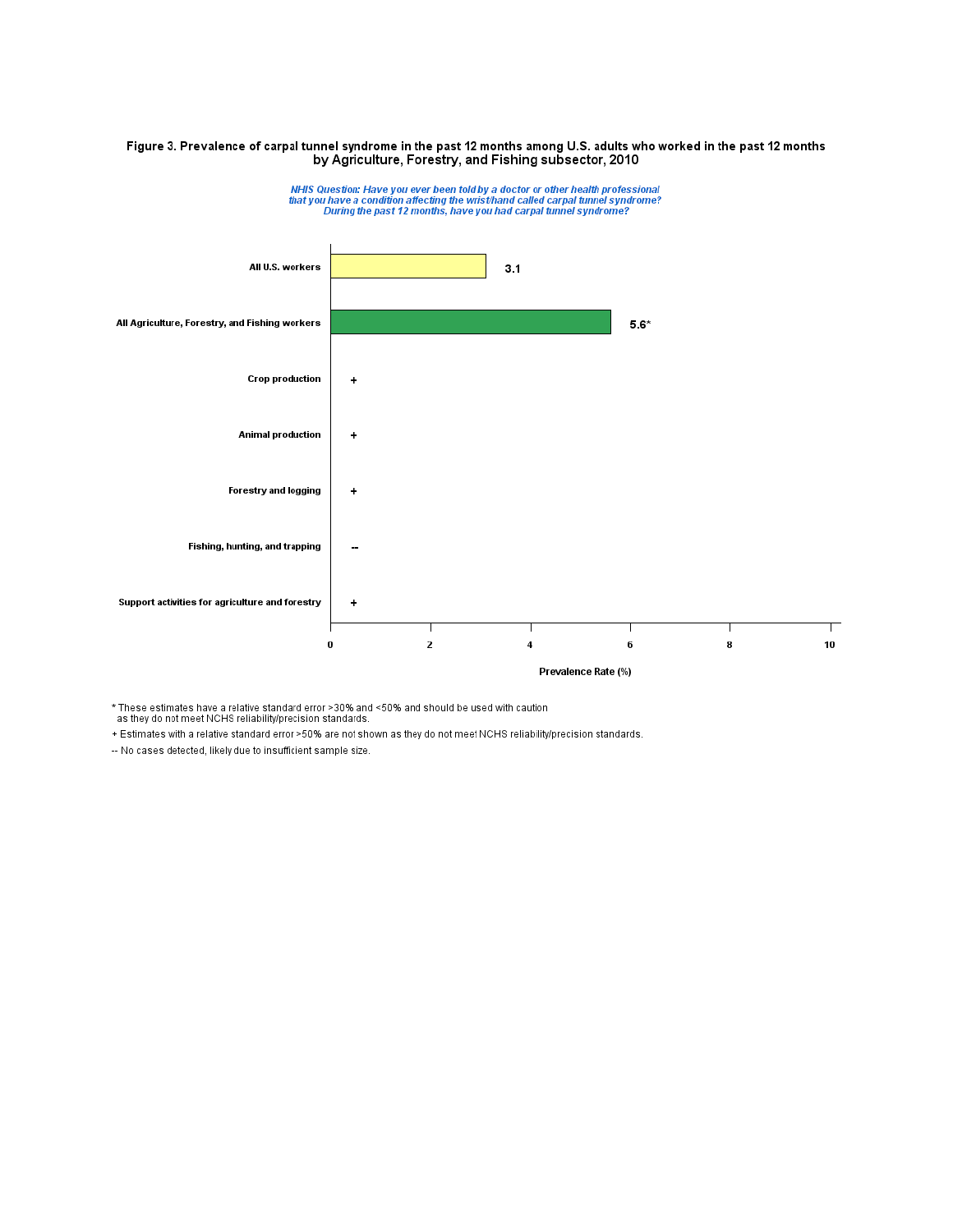| Table 3. Prevalence of carpal tunnel syndrome in the past 12 months among U.S. |
|--------------------------------------------------------------------------------|
| adults who worked in the past 12 months by Agriculture, Forestry, and Fishing  |
| subsector. 2010                                                                |

|                                        | Prevalence<br>$(\%)$ | <b>Standard</b><br>Error | 95%<br>Confidence |
|----------------------------------------|----------------------|--------------------------|-------------------|
|                                        |                      | οf                       | <b>Interval</b>   |
|                                        |                      | Prevalence               |                   |
| All U.S. workers                       | 3.1                  | 0.2                      | $2.8 - 3.4$       |
| All Agriculture, Forestry, and Fishing |                      |                          |                   |
| workers                                | $5.6*$               | 2.6                      | $0.6 - 10.7$      |
| <b>Crop production</b>                 | $\ddot{}$            | $\ddot{}$                |                   |
| <b>Animal production</b>               | $\ddot{}$            | $\ddot{}$                |                   |
| <b>Forestry and logging</b>            | $\ddot{}$            | $\ddot{}$                |                   |
| Fishing, hunting, and trapping         | $- -$                | $- -$                    |                   |
| Support activities for agriculture and |                      |                          |                   |
| forestry                               | $\ddot{}$            | $\ddot{}$                |                   |

\* These estimates have a relative standard error >30% and <50% and should be used with caution as they do not meet NCHS reliability/precision standards.

+ Estimates with a relative standard error >50% are not shown as they do not meet NCHS reliability/precision standards.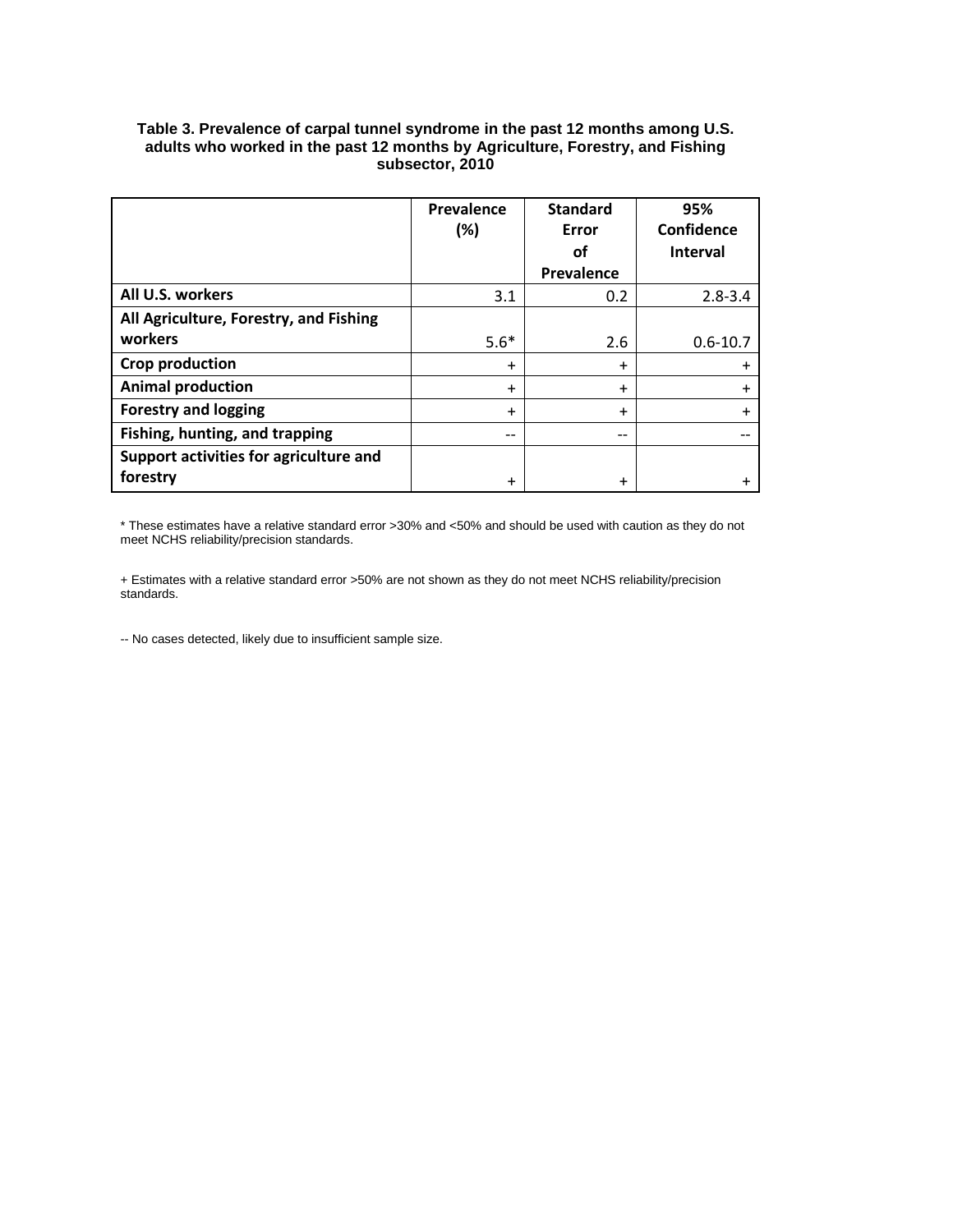

# Figure 4. Prevalence of current asthma among U.S. adults who worked in the past 12 months<br>by Agriculture, Forestry, and Fishing subsector, 2010

\* These estimates have a relative standard error >30% and <50% and should be used with caution<br>as they do not meet NCHS reliability/precision standards.

+ Estimates with a relative standard error >50% are not shown as they do not meet NCHS reliability/precision standards.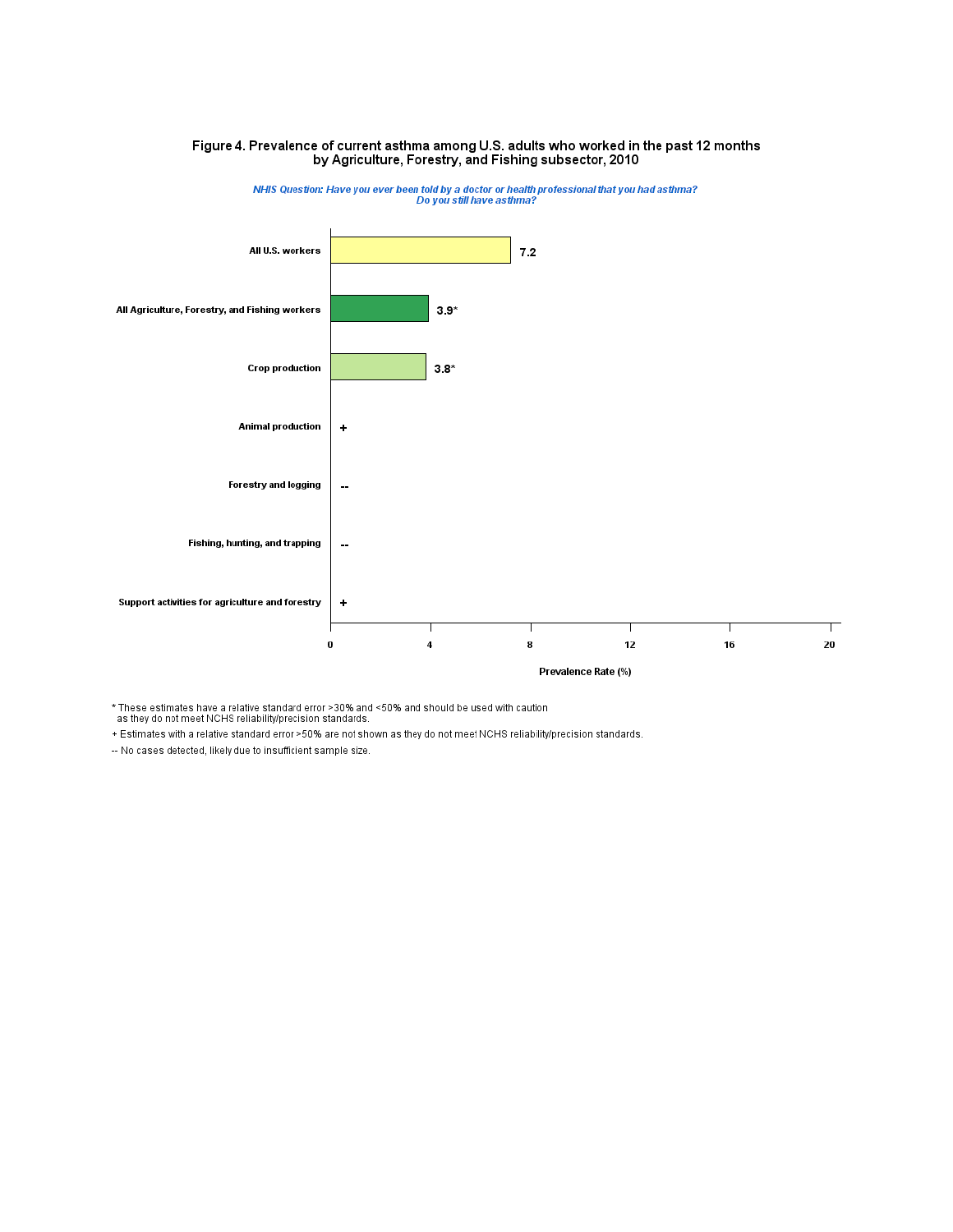|                                        | Prevalence<br>(%) | <b>Standard</b><br>Error | 95%<br>Confidence |
|----------------------------------------|-------------------|--------------------------|-------------------|
|                                        |                   | οf                       | <b>Interval</b>   |
|                                        |                   | Prevalence               |                   |
| All U.S. workers                       | 7.2               | 0.2                      | $6.7 - 7.6$       |
| All Agriculture, Forestry, and Fishing |                   |                          |                   |
| workers                                | $3.9*$            | 1.3                      | $1.3 - 6.4$       |
| Crop production                        | $3.8*$            | 1.7                      | $0.5 - 7.0$       |
| <b>Animal production</b>               | $\ddot{}$         | $\ddot{}$                | $\ddot{}$         |
| <b>Forestry and logging</b>            |                   | $- -$                    |                   |
| Fishing, hunting, and trapping         | $- -$             | $- -$                    | --                |
| Support activities for agriculture and |                   |                          |                   |
| forestry                               | +                 | $\ddot{}$                |                   |

#### **Table 4. Prevalence of current asthma among U.S. adults who worked in the past 12 months by Agriculture, Forestry, and Fishing subsector, 2010**

\* These estimates have a relative standard error >30% and <50% and should be used with caution as they do not meet NCHS reliability/precision standards.

+ Estimates with a relative standard error >50% are not shown as they do not meet NCHS reliability/precision standards.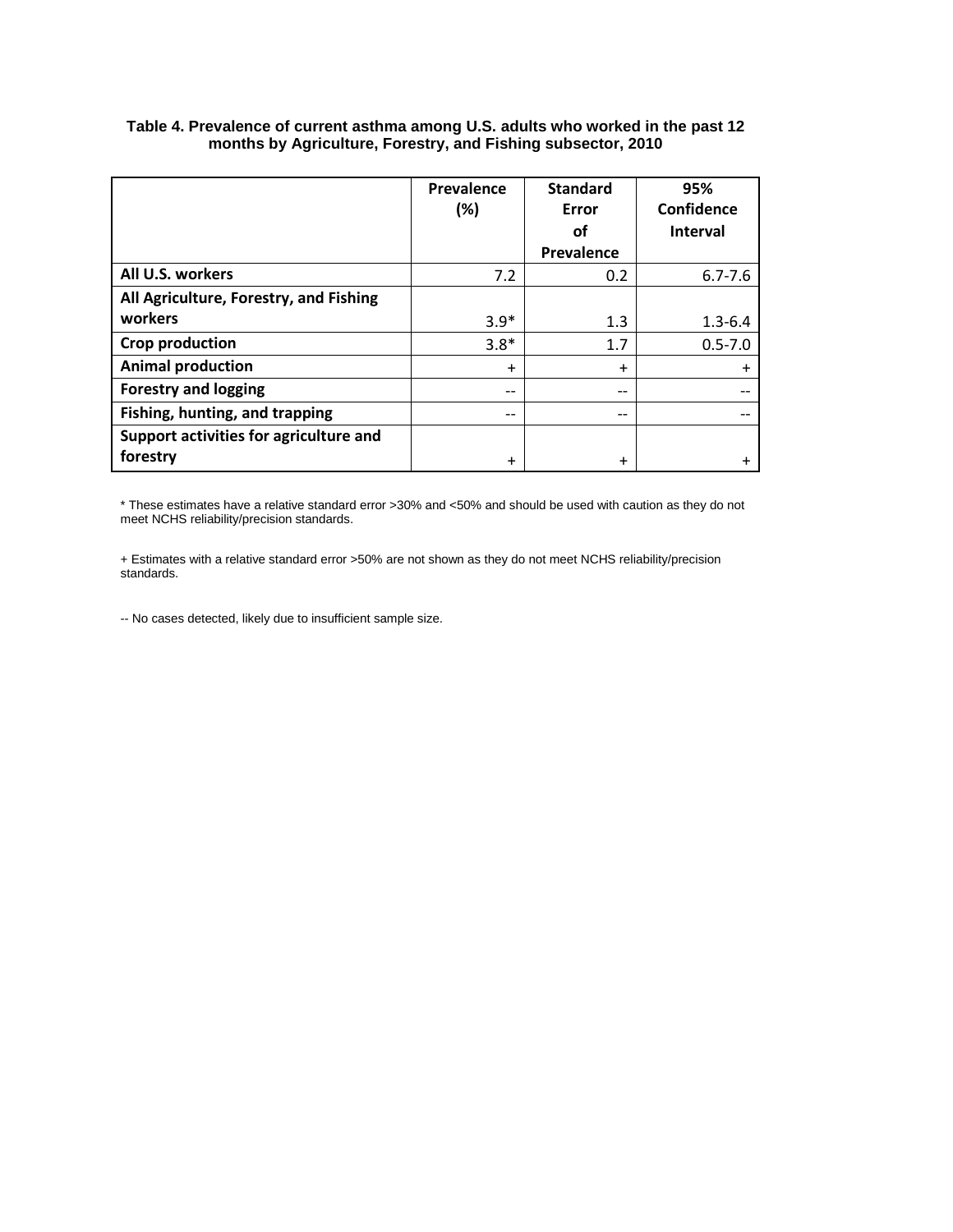# Figure 5. Prevalence of Working 48 hours a week or more among U.S. adults working one job at the time of interview<br>by Agriculture, Forestry, and Fishing subsector, 2010



\* These estimates have a relative standard error >30% and <50% and should be used with caution<br>as they do not meet NCHS reliability/precision standards.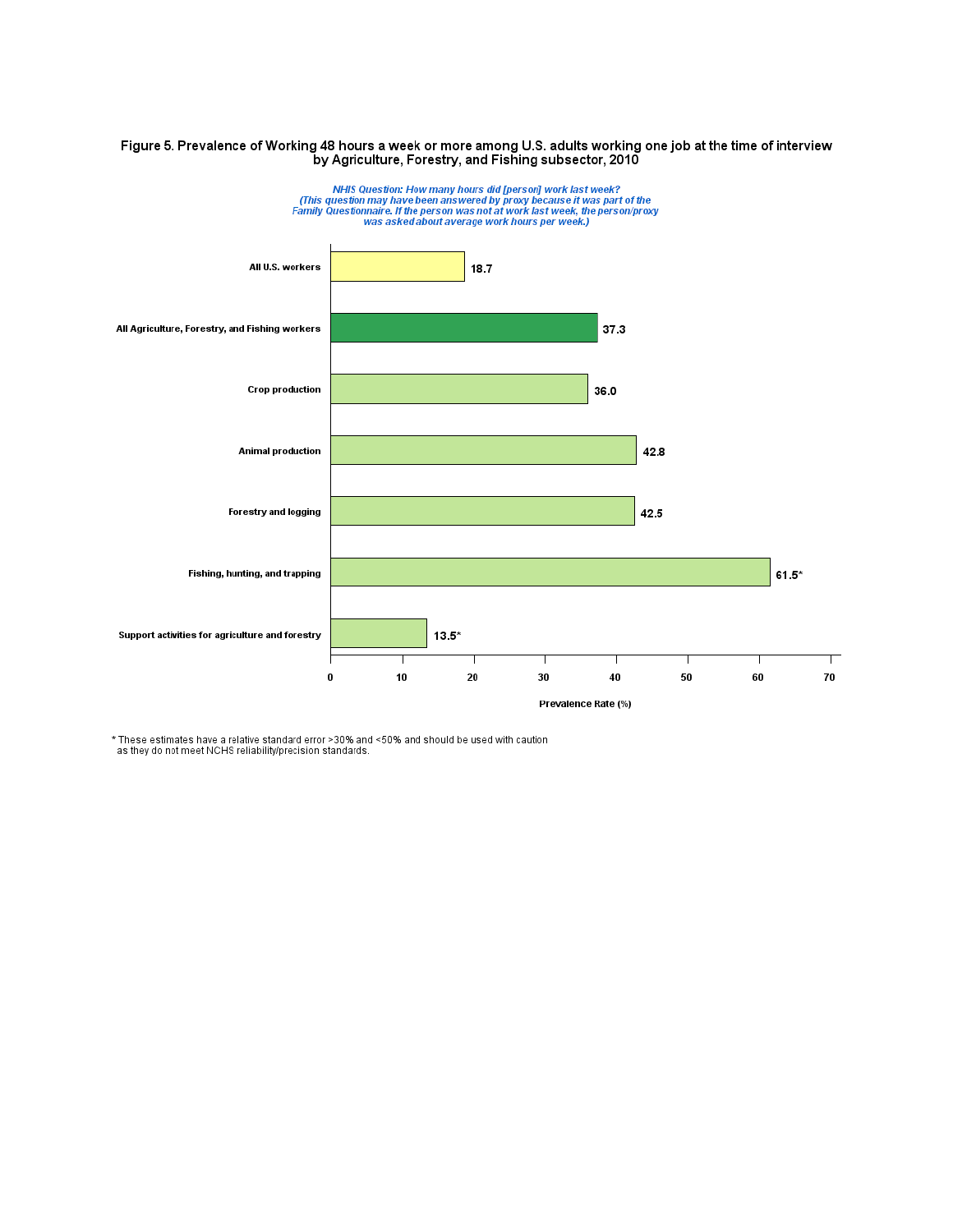|                                        | Prevalence | <b>Standard</b> | 95%             |
|----------------------------------------|------------|-----------------|-----------------|
|                                        | (%)        | Error           | Confidence      |
|                                        |            | of Prevalence   | <b>Interval</b> |
| All U.S. workers                       | 18.7       | 0.4             | 18.0-19.5       |
| All Agriculture, Forestry, and Fishing |            |                 |                 |
| workers                                | 37.3       | 3.8             | 29.9-44.7       |
| <b>Crop production</b>                 | 36.0       | 5.6             | 25.0-47.1       |
| <b>Animal production</b>               | 42.8       | 6.4             | 30.1-55.4       |
| <b>Forestry and logging</b>            | 42.5       | 12.5            | 18.0-67.1       |
| Fishing, hunting, and trapping         | $61.5*$    | 22.3            | 17.6-100.0      |
| Support activities for agriculture and |            |                 |                 |
| forestry                               | $13.5*$    | 6.2             | $1.3 - 25.7$    |

**Table 5. Prevalence of Working 48 hours a week or more among U.S. adults working one job at the time of interview by Agriculture, Forestry, and Fishing subsector, 2010**

\* These estimates have a relative standard error >30% and <50% and should be used with caution as they do not meet NCHS reliability/precision standards.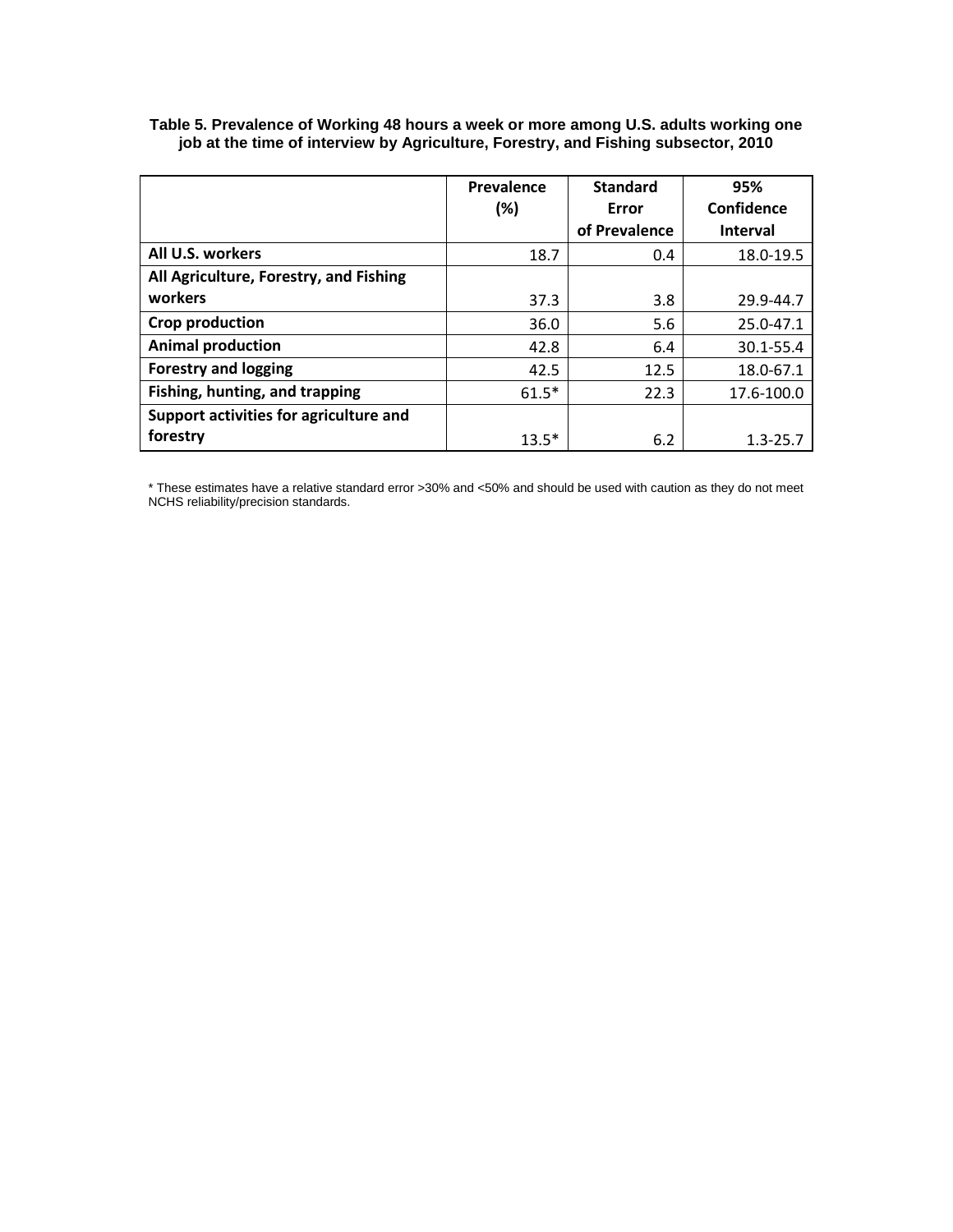#### Figure 6. Prevalence of non-standard work arrangements among U.S. adults who worked in the past 12 months by Agriculture, Forestry, and Fishing subsector, 2010



\* These estimates have a relative standard error >30% and <50% and should be used with caution

as they do not meet NCHS reliability/precision standards.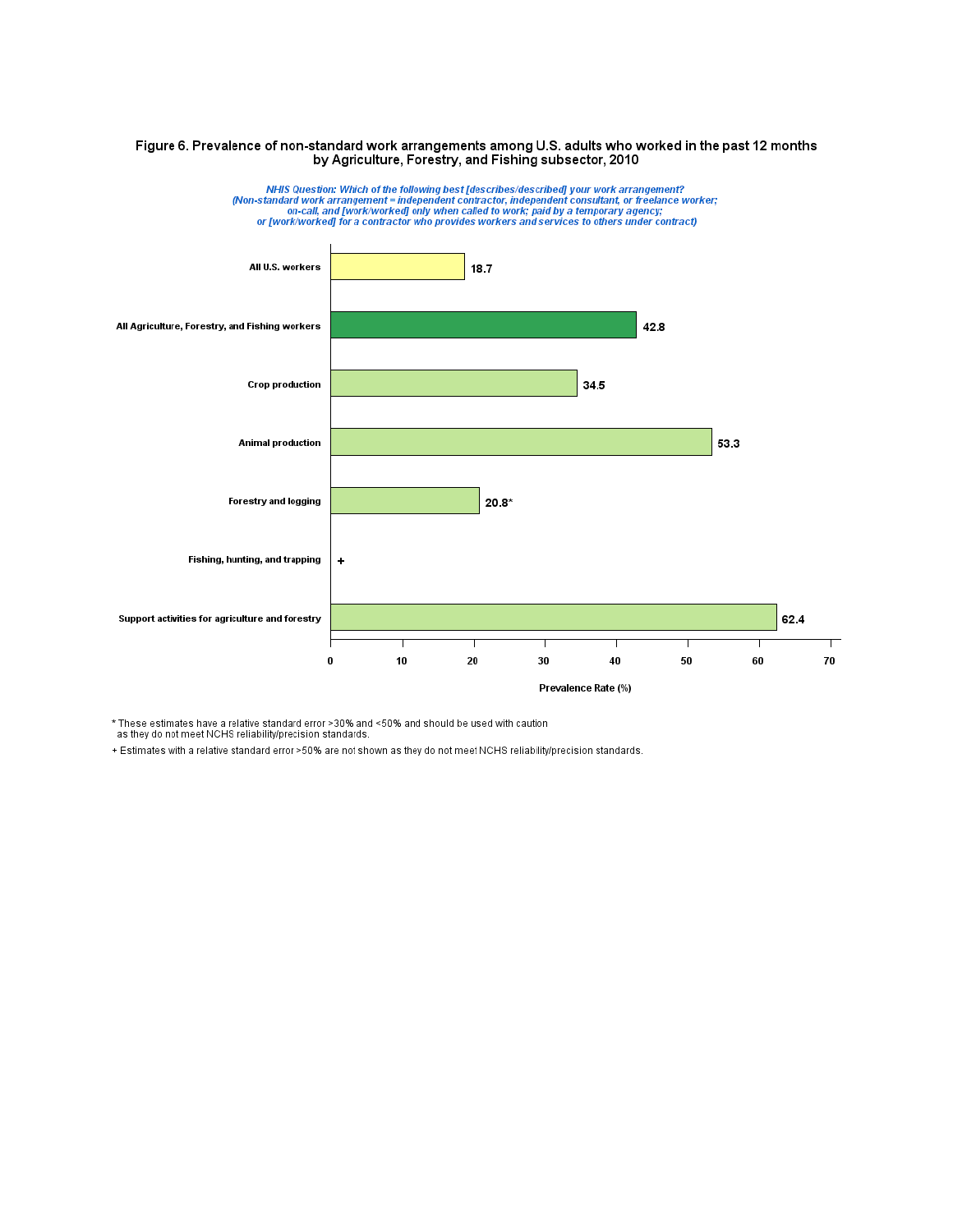|                                        | Prevalence<br>(%) | <b>Standard</b><br>Error | 95%<br>Confidence |
|----------------------------------------|-------------------|--------------------------|-------------------|
|                                        |                   | οf                       | <b>Interval</b>   |
|                                        |                   | Prevalence               |                   |
| All U.S. workers                       | 18.7              | 0.4                      | 18.0-19.4         |
| All Agriculture, Forestry, and Fishing |                   |                          |                   |
| workers                                | 42.8              | 4.0                      | 35.0-50.7         |
| <b>Crop production</b>                 | 34.5              | 5.9                      | 22.9-46.2         |
| <b>Animal production</b>               | 53.3              | 5.7                      | 42.1-64.5         |
| <b>Forestry and logging</b>            | $20.8*$           | 7.1                      | $6.9 - 34.7$      |
| Fishing, hunting, and trapping         | $\ddot{}$         | $\ddot{}$                | $\ddot{}$         |
| Support activities for agriculture and |                   |                          |                   |
| forestry                               | 62.4              | 11.2                     | 40.4-84.5         |

**Table 6. Prevalence of non-standard work arrangements among U.S. adults who worked in the past 12 months by Agriculture, Forestry, and Fishing subsector, 2010**

\* These estimates have a relative standard error >30% and <50% and should be used with caution as they do not meet NCHS reliability/precision standards.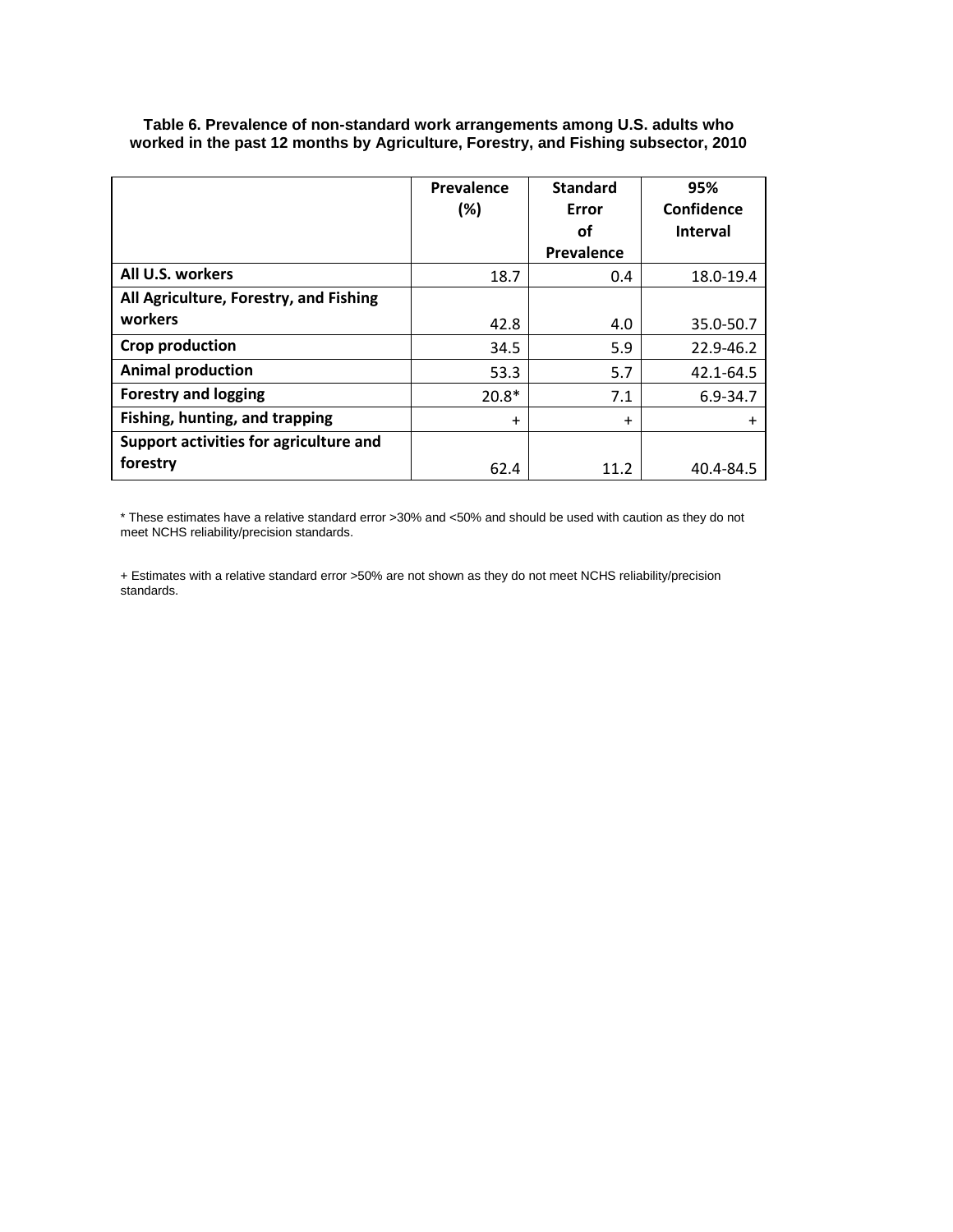

# Figure 7. Prevalence of temporary employment among U.S. adults who worked in the past 12 months<br>by Agriculture, Forestry, and Fishing subsector, 2010

\* These estimates have a relative standard error >30% and <50% and should be used with caution<br>as they do not meet NCHS reliability/precision standards.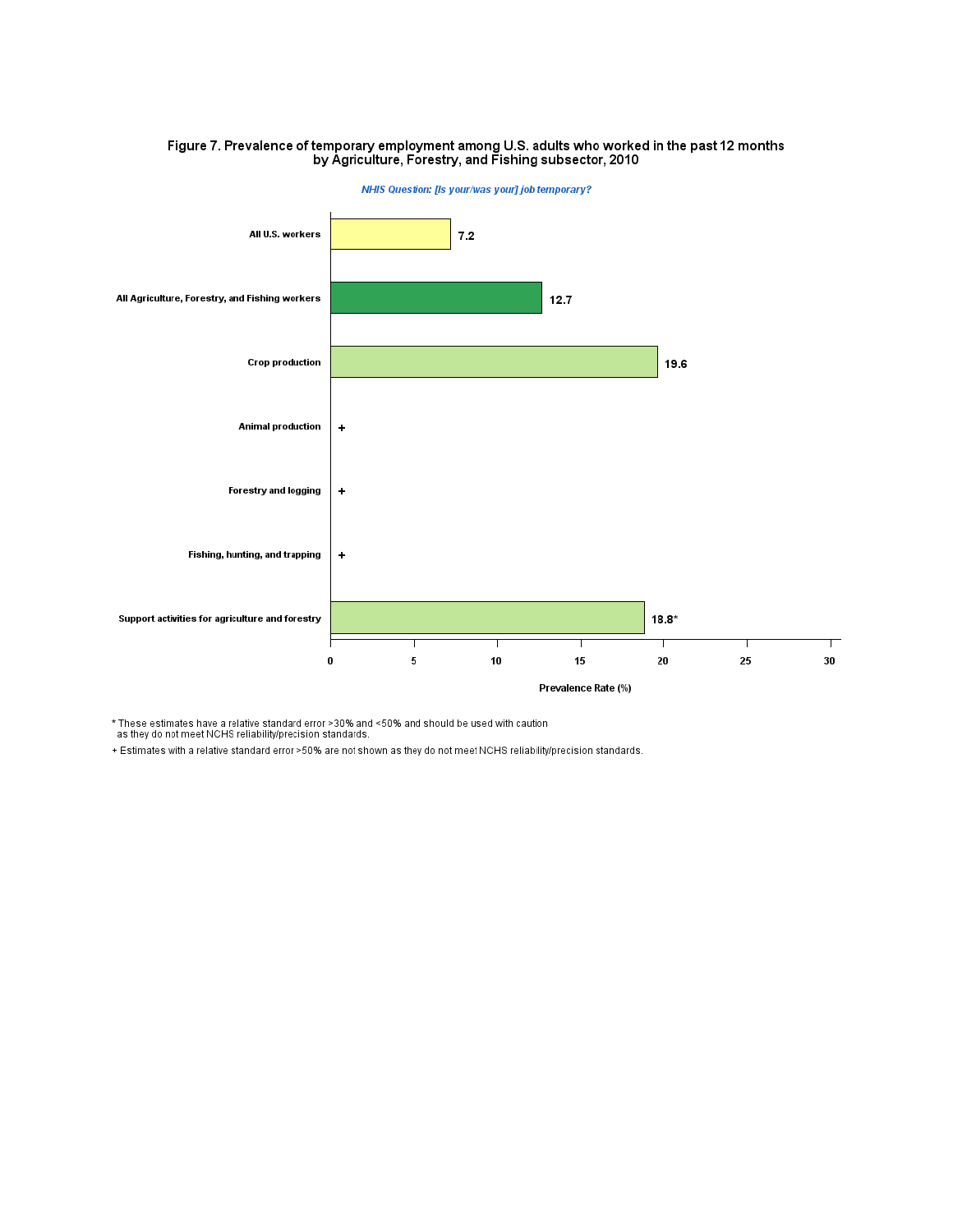|                                        | Prevalence | <b>Standard</b> | 95%             |
|----------------------------------------|------------|-----------------|-----------------|
|                                        | (%)        | Error           | Confidence      |
|                                        |            | οf              | <b>Interval</b> |
|                                        |            | Prevalence      |                 |
| All U.S. workers                       | 7.2        | 0.3             | $6.7 - 7.7$     |
| All Agriculture, Forestry, and Fishing |            |                 |                 |
| workers                                | 12.7       | 2.9             | $6.9 - 18.4$    |
| Crop production                        | 19.6       | 5.2             | $9.4 - 29.9$    |
| <b>Animal production</b>               | $\ddot{}$  | $\ddot{}$       | $\ddot{}$       |
| <b>Forestry and logging</b>            | $\ddot{}$  | $\ddot{}$       | $\ddot{}$       |
| Fishing, hunting, and trapping         | $\ddot{}$  | $\ddot{}$       | $\ddot{}$       |
| Support activities for agriculture and |            |                 |                 |
| forestry                               | $18.8*$    | 7.7             | $3.6 - 33.9$    |

#### **Table 7. Prevalence of temporary employment among U.S. adults who worked in the past 12 months by Agriculture, Forestry, and Fishing subsector, 2010**

\* These estimates have a relative standard error >30% and <50% and should be used with caution as they do not meet NCHS reliability/precision standards.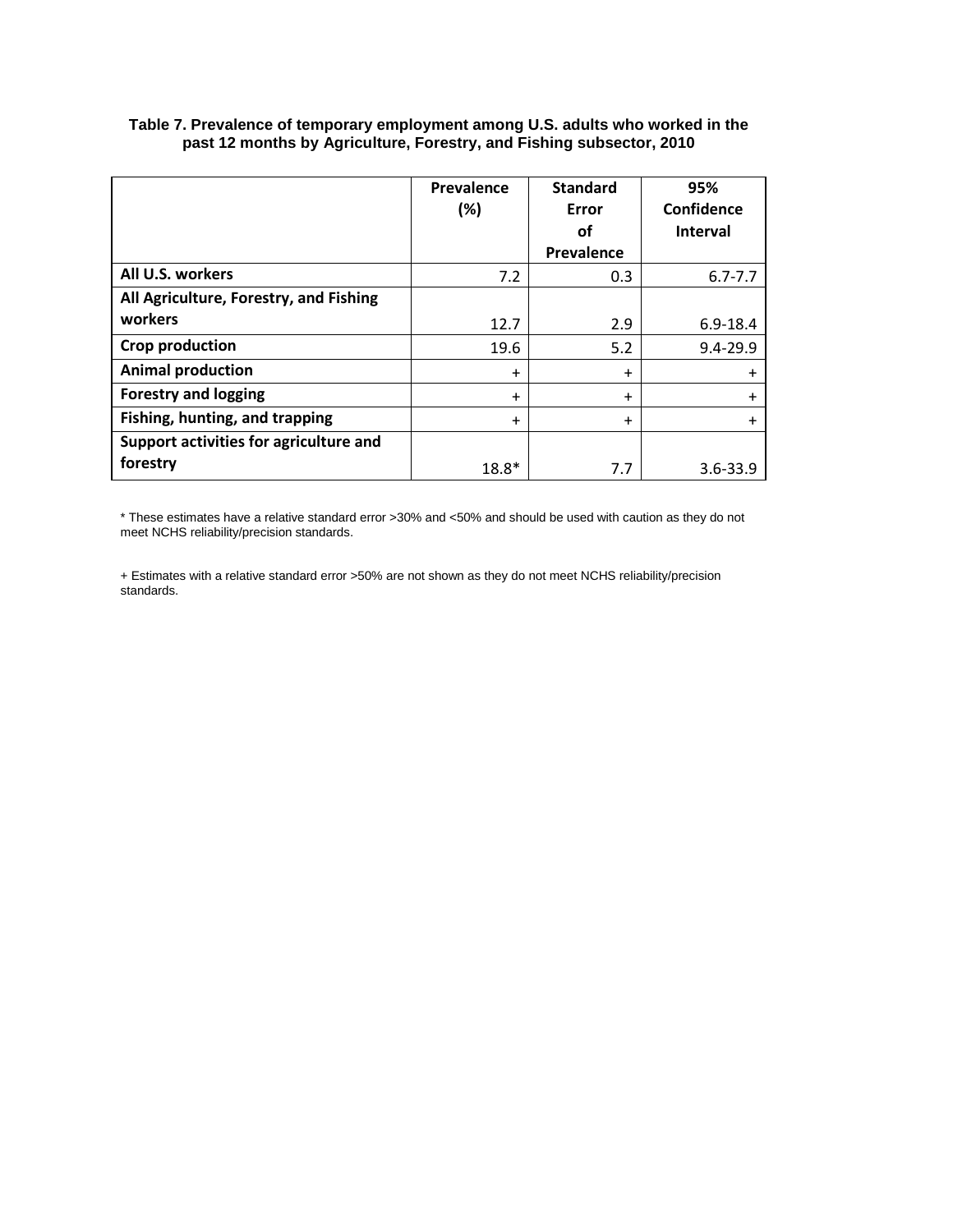

# Figure 8. Prevalence of non-standard shifts among U.S. adults who worked in the past 12 months<br>by Agriculture, Forestry, and Fishing subsector, 2010

\* These estimates have a relative standard error >30% and <50% and should be used with caution<br>as they do not meet NCHS reliability/precision standards.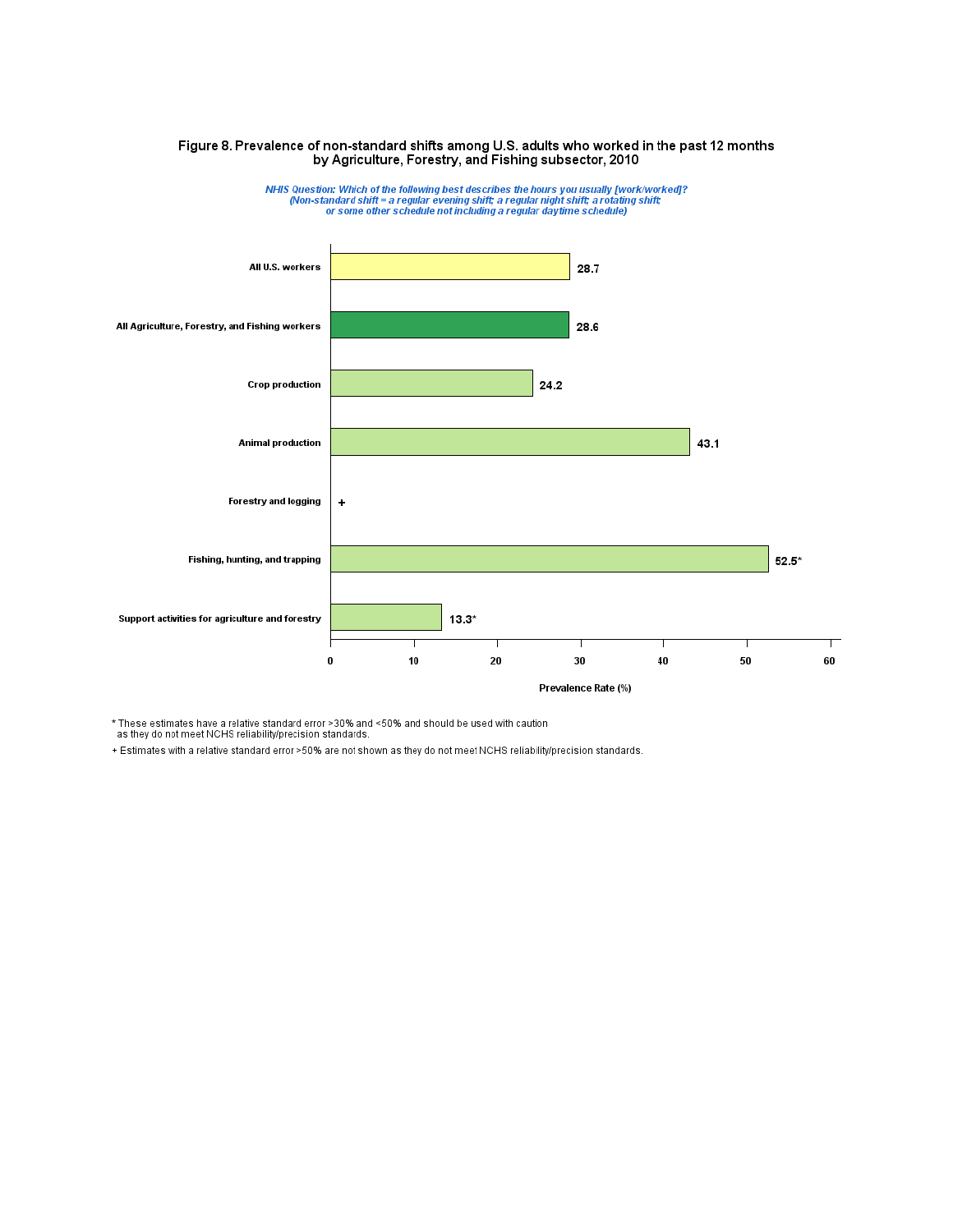|                                        | Prevalence<br>(%) | <b>Standard</b><br>Error | 95%<br>Confidence |
|----------------------------------------|-------------------|--------------------------|-------------------|
|                                        |                   | οf                       | <b>Interval</b>   |
|                                        |                   | Prevalence               |                   |
| All U.S. workers                       | 28.7              | 0.5                      | 27.8-29.7         |
| All Agriculture, Forestry, and Fishing |                   |                          |                   |
| workers                                | 28.6              | 3.4                      | 21.8-35.3         |
| Crop production                        | 24.2              | 4.8                      | 14.8-33.5         |
| <b>Animal production</b>               | 43.1              | 7.8                      | 27.7-58.4         |
| <b>Forestry and logging</b>            | $\ddot{}$         | $\ddot{}$                | $\ddot{}$         |
| Fishing, hunting, and trapping         | $52.5*$           | 19.2                     | 14.7-90.2         |
| Support activities for agriculture and |                   |                          |                   |
| forestry                               | $13.3*$           | 6.6                      | $0.3 - 26.3$      |

#### **Table 8. Prevalence of non-standard shifts among U.S. adults who worked in the past 12 months by Agriculture, Forestry, and Fishing subsector, 2010**

\* These estimates have a relative standard error >30% and <50% and should be used with caution as they do not meet NCHS reliability/precision standards.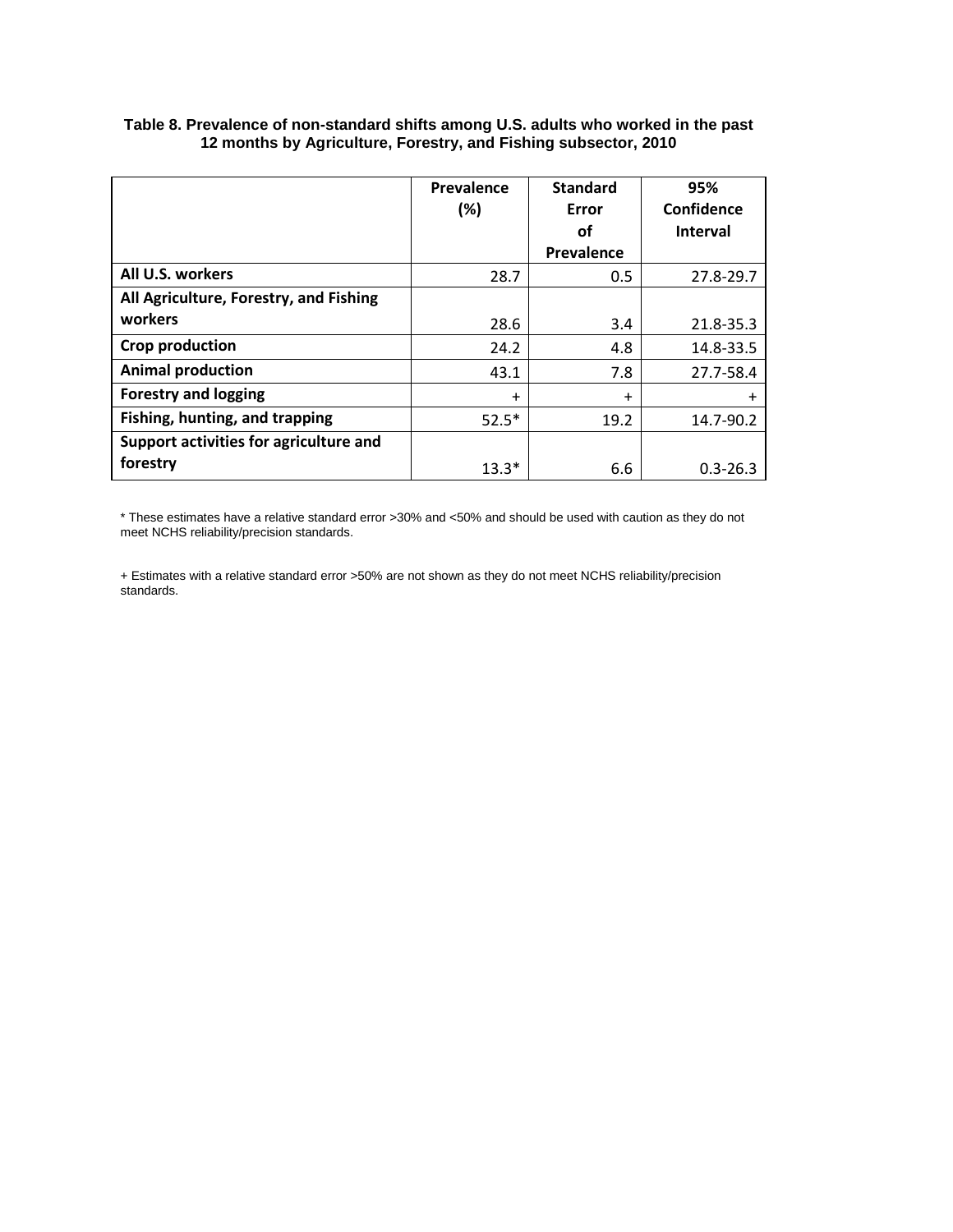

Figure 9. Prevalence of job insecurity among working U.S. adults<br>by Agriculture, Forestry, and Fishing subsector, 2010

\* These estimates have a relative standard error >30% and <50% and should be used with caution<br>as they do not meet NCHS reliability/precision standards.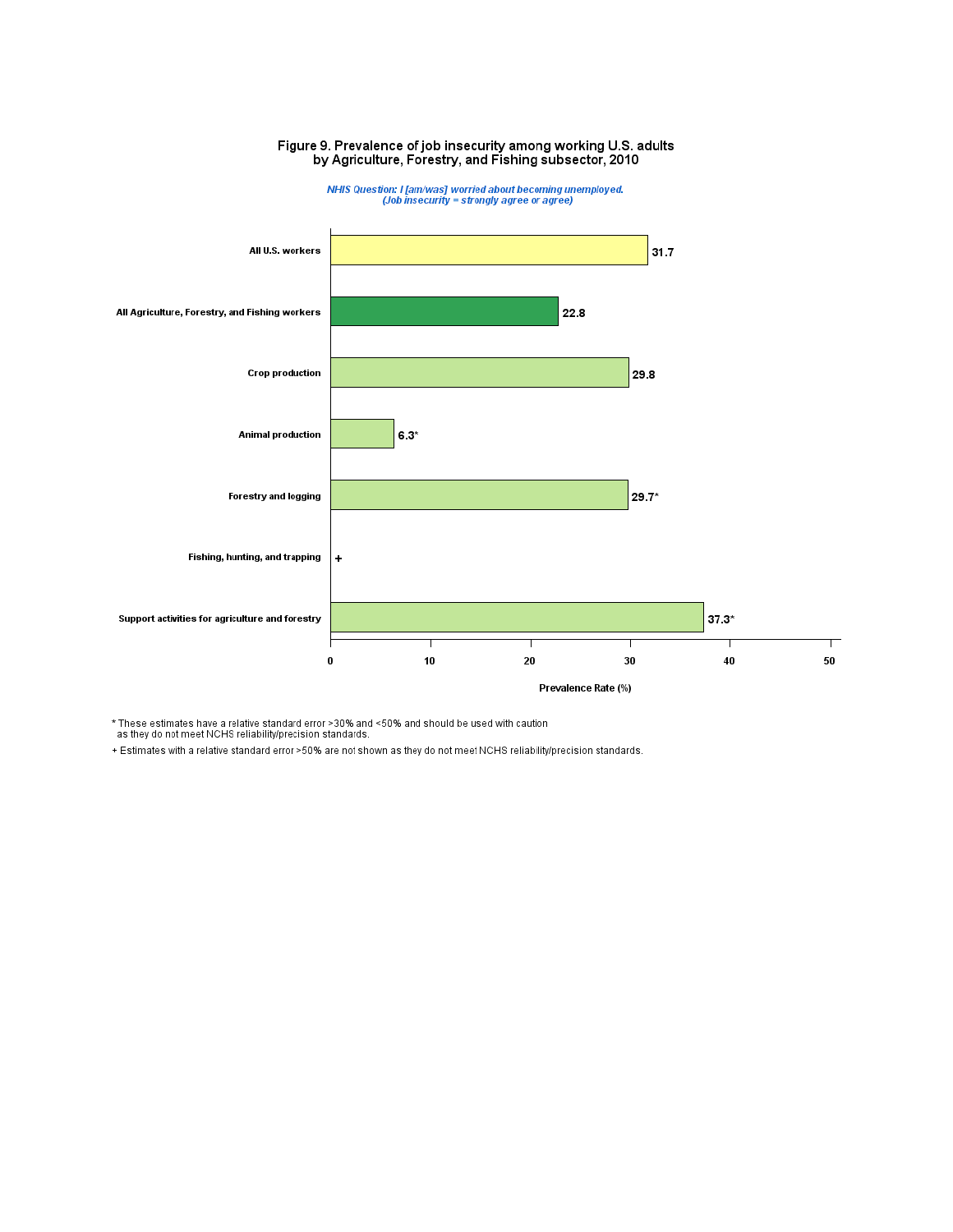|                                        | Prevalence | <b>Standard</b> | 95%             |
|----------------------------------------|------------|-----------------|-----------------|
|                                        | (%)        | Error           | Confidence      |
|                                        |            | οf              | <b>Interval</b> |
|                                        |            | Prevalence      |                 |
| All U.S. workers                       | 31.7       | 0.5             | 30.8-32.6       |
| All Agriculture, Forestry, and Fishing |            |                 |                 |
| workers                                | 22.8       | 3.2             | 16.4-29.1       |
| <b>Crop production</b>                 | 29.8       | 4.8             | 20.4-39.3       |
| <b>Animal production</b>               | $6.3*$     | 2.7             | $0.9 - 11.6$    |
| <b>Forestry and logging</b>            | $29.7*$    | 11.4            | $7.3 - 52.0$    |
| Fishing, hunting, and trapping         | $\ddot{}$  | $\ddot{}$       | $\ddot{}$       |
| Support activities for agriculture and |            |                 |                 |
| forestry                               | $37.3*$    | 12.1            | 13.5-61.0       |

#### **Table 9. Prevalence of job insecurity among working U.S. adults by Agriculture, Forestry, and Fishing subsector, 2010**

\* These estimates have a relative standard error >30% and <50% and should be used with caution as they do not meet NCHS reliability/precision standards.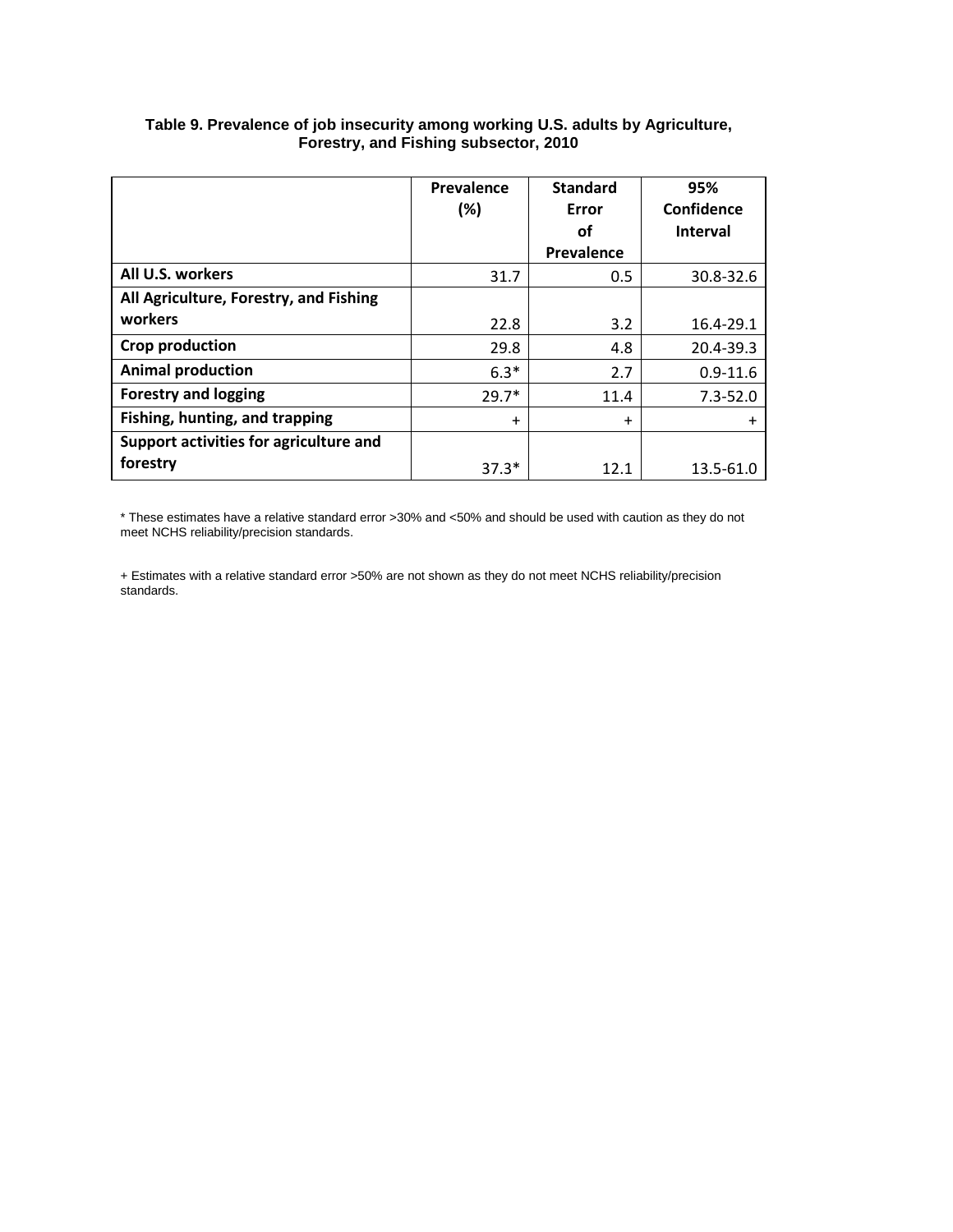

# Figure 10. Prevalence of work-family imbalance among working U.S. adults<br>by Agriculture, Forestry, and Fishing subsector, 2010

\* These estimates have a relative standard error >30% and <50% and should be used with caution<br>as they do not meet NCHS reliability/precision standards.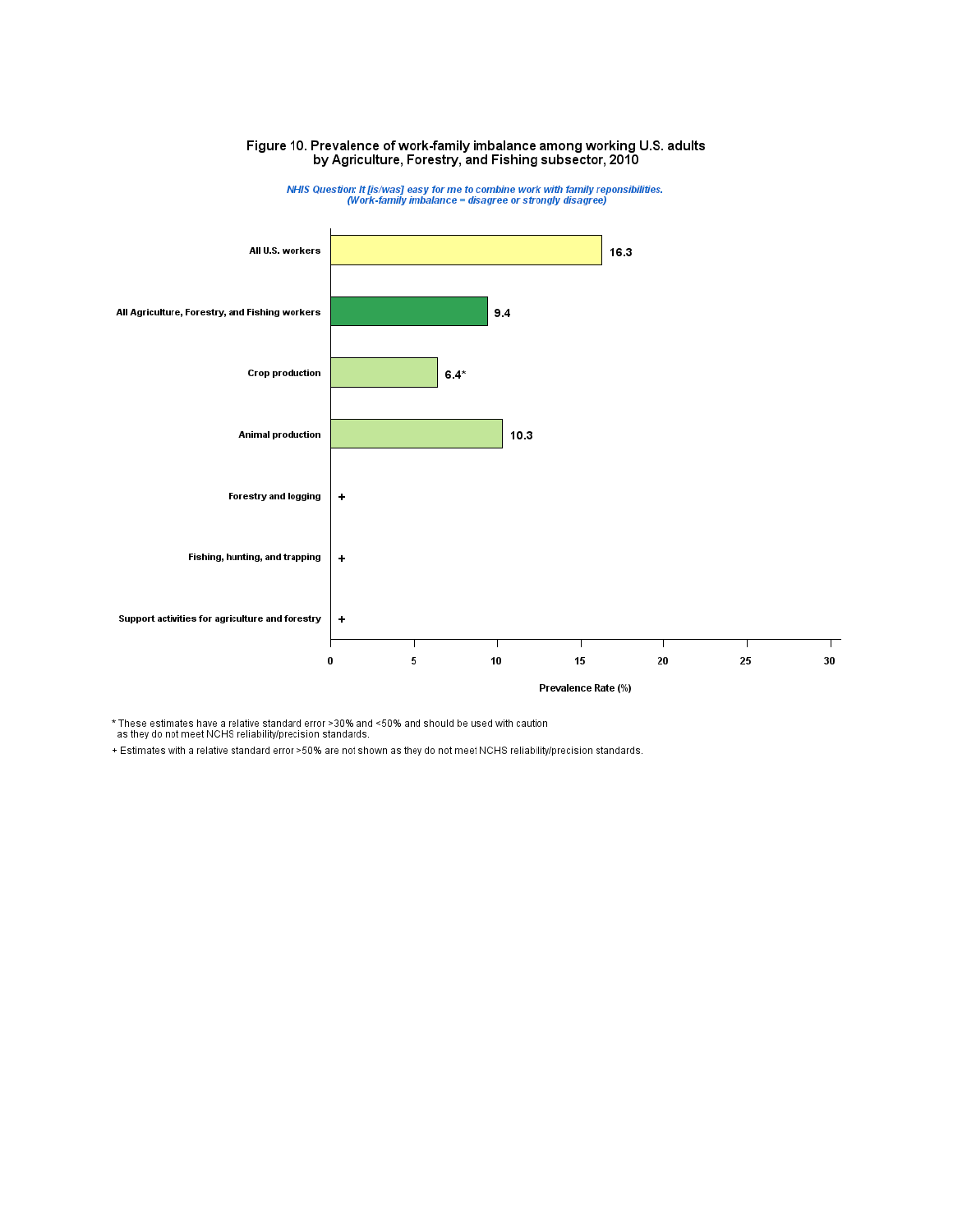|                                        | Prevalence<br>(%) | <b>Standard</b><br>Error | 95%<br>Confidence |
|----------------------------------------|-------------------|--------------------------|-------------------|
|                                        |                   | οf                       | <b>Interval</b>   |
|                                        |                   | Prevalence               |                   |
| All U.S. workers                       | 16.3              | 0.4                      | 15.6-17.1         |
| All Agriculture, Forestry, and Fishing |                   |                          |                   |
| workers                                | 9.4               | 1.8                      | $5.9 - 12.9$      |
| <b>Crop production</b>                 | $6.4*$            | 2.2                      | $2.1 - 10.8$      |
| <b>Animal production</b>               | 10.3              | 3.0                      | $4.5 - 16.1$      |
| <b>Forestry and logging</b>            | $\ddot{}$         | $\ddot{}$                | $\ddot{}$         |
| Fishing, hunting, and trapping         | $\ddot{}$         | $\ddot{}$                | $\ddot{}$         |
| Support activities for agriculture and |                   |                          |                   |
| forestry                               | $\ddot{}$         | $\ddot{}$                |                   |

#### **Table 10. Prevalence of work-family imbalance among working U.S. adults by Agriculture, Forestry, and Fishing subsector, 2010**

\* These estimates have a relative standard error >30% and <50% and should be used with caution as they do not meet NCHS reliability/precision standards.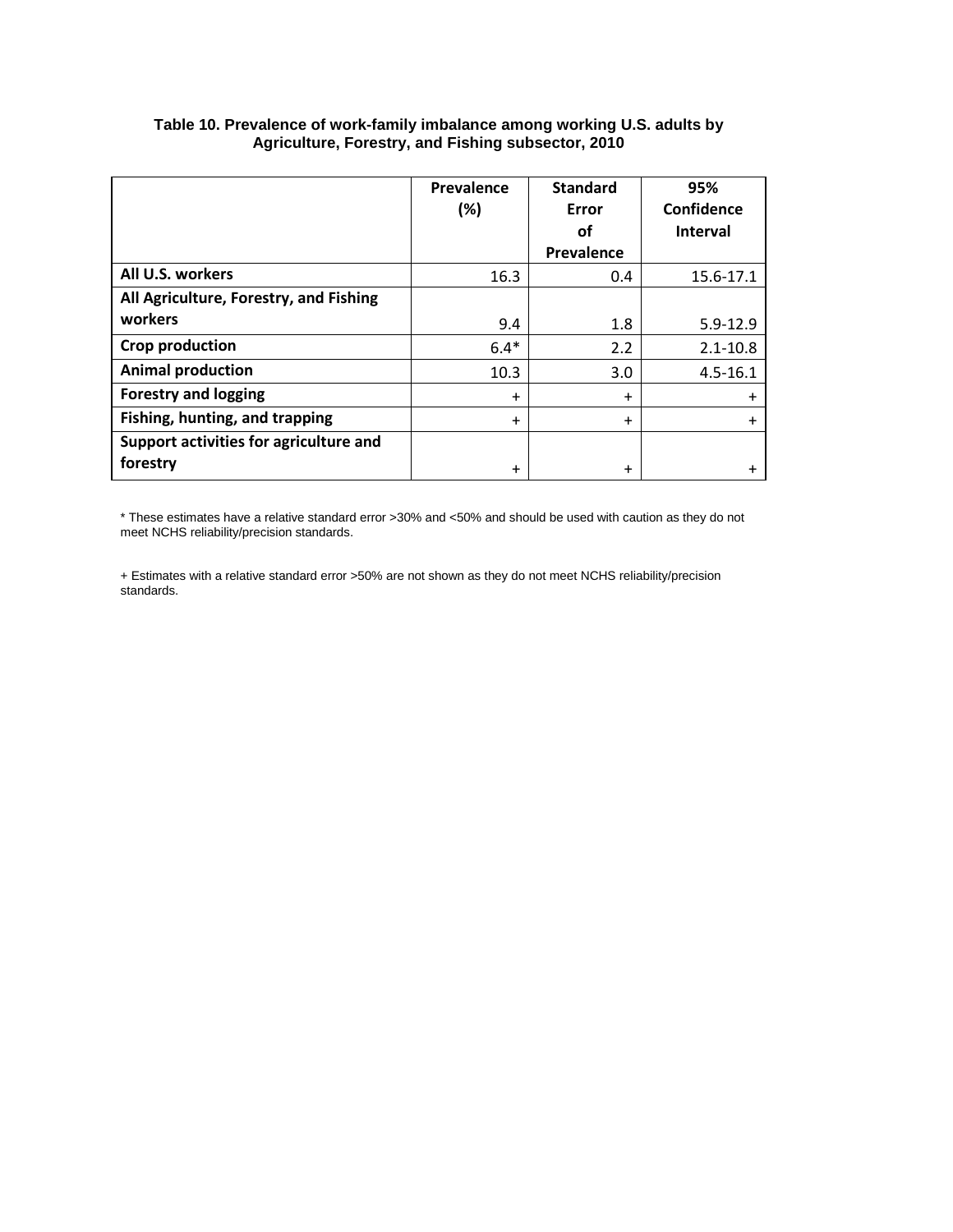

# Figure 11. Prevalence of hostile work environments among U.S. adults who worked in the past 12 months<br>by Agriculture, Forestry, and Fishing subsector, 2010

\* These estimates have a relative standard error >30% and <50% and should be used with caution<br>as they do not meet NCHS reliability/precision standards.

+ Estimates with a relative standard error >50% are not shown as they do not meet NCHS reliability/precision standards.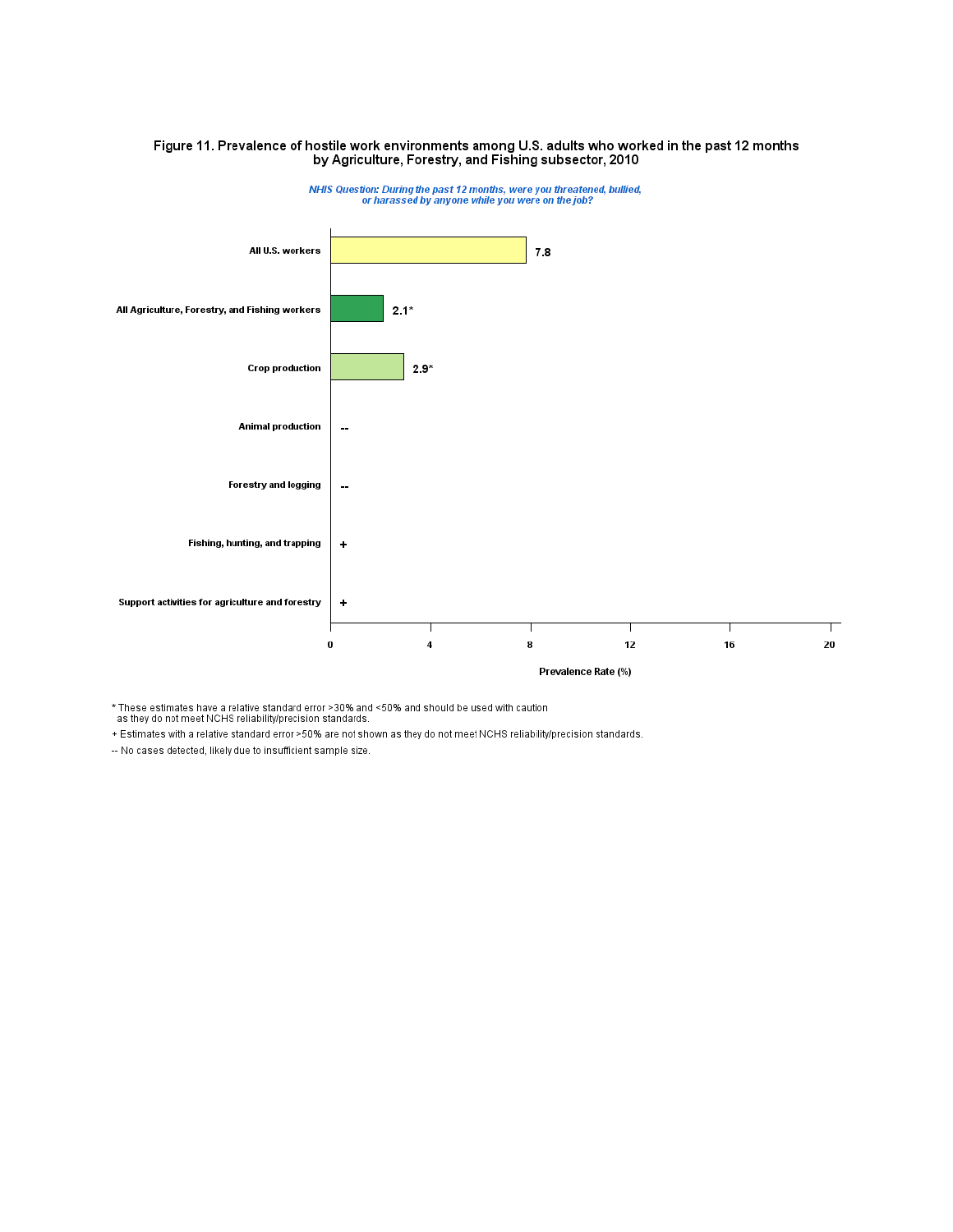|                                        | Prevalence<br>$(\%)$ | <b>Standard</b><br>Error | 95%<br>Confidence |
|----------------------------------------|----------------------|--------------------------|-------------------|
|                                        |                      | οf                       | <b>Interval</b>   |
|                                        |                      | Prevalence               |                   |
| All U.S. workers                       | 7.8                  | 0.3                      | $7.3 - 8.4$       |
| All Agriculture, Forestry, and Fishing |                      |                          |                   |
| workers                                | $2.1*$               | 0.9                      | $0.4 - 3.8$       |
| Crop production                        | $2.9*$               | 1.3                      | $0.4 - 5.4$       |
| <b>Animal production</b>               |                      | $-$                      |                   |
| <b>Forestry and logging</b>            | $- -$                | $- -$                    |                   |
| Fishing, hunting, and trapping         | $\ddot{}$            | $\ddot{}$                | $\ddot{}$         |
| Support activities for agriculture and |                      |                          |                   |
| forestry                               | $\ddot{}$            | $\ddot{}$                |                   |

**Table 11. Prevalence of hostile work environments among U.S. adults who worked in the past 12 months by Agriculture, Forestry, and Fishing subsector, 2010**

\* These estimates have a relative standard error >30% and <50% and should be used with caution as they do not meet NCHS reliability/precision standards.

+ Estimates with a relative standard error >50% are not shown as they do not meet NCHS reliability/precision standards.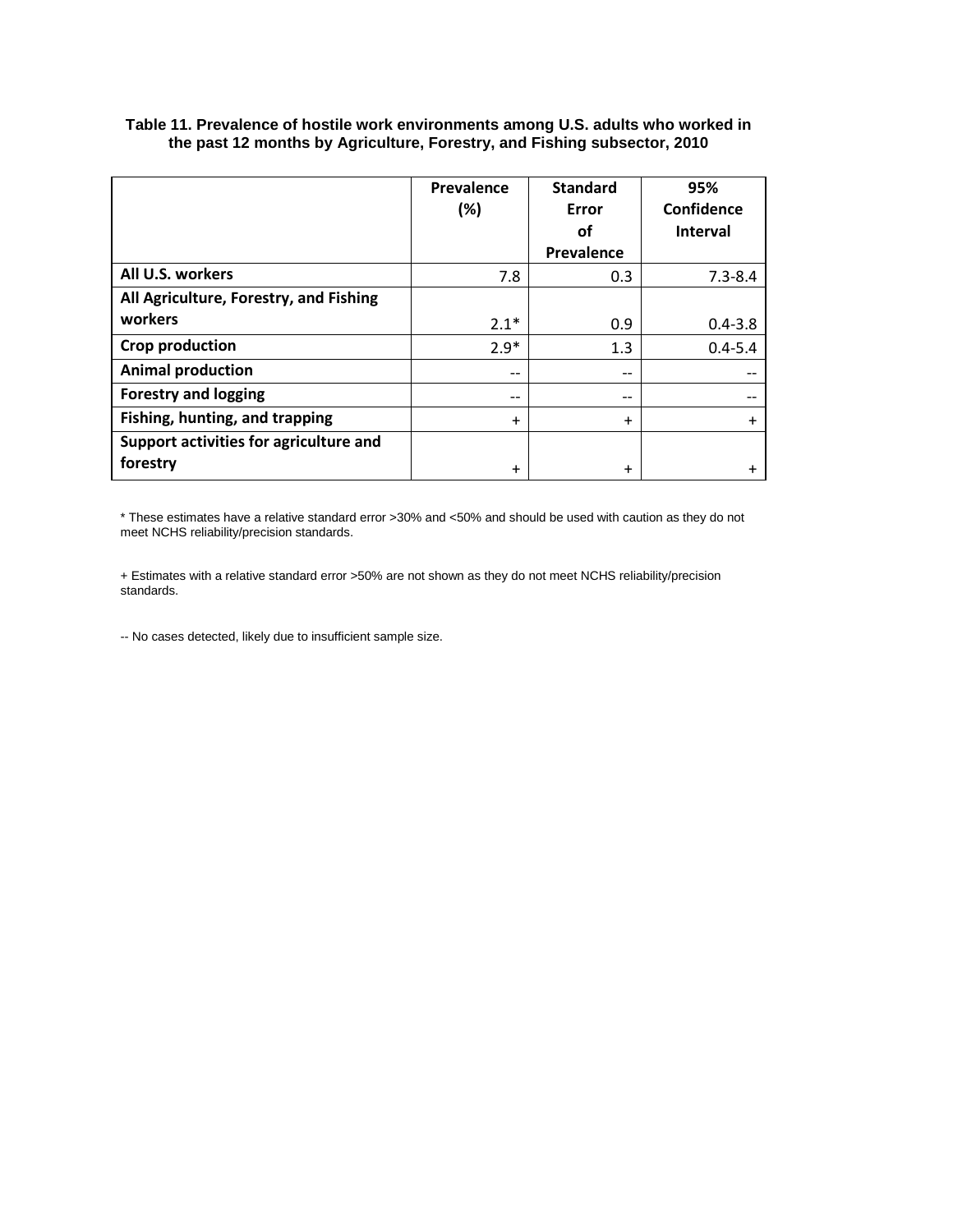#### Figure 12. Prevalence of exposure to potential skin hazards at work among U.S. adults who worked in the past 12 months by Agriculture, Forestry, and Fishing subsector, 2010



NHIS Question: During the past 12 months, did you regularly handle or were you in skin contact with chemical products<br>or substances at work twice a week or more?

\* These estimates have a relative standard error >30% and <50% and should be used with caution<br>as they do not meet NCHS reliability/precision standards.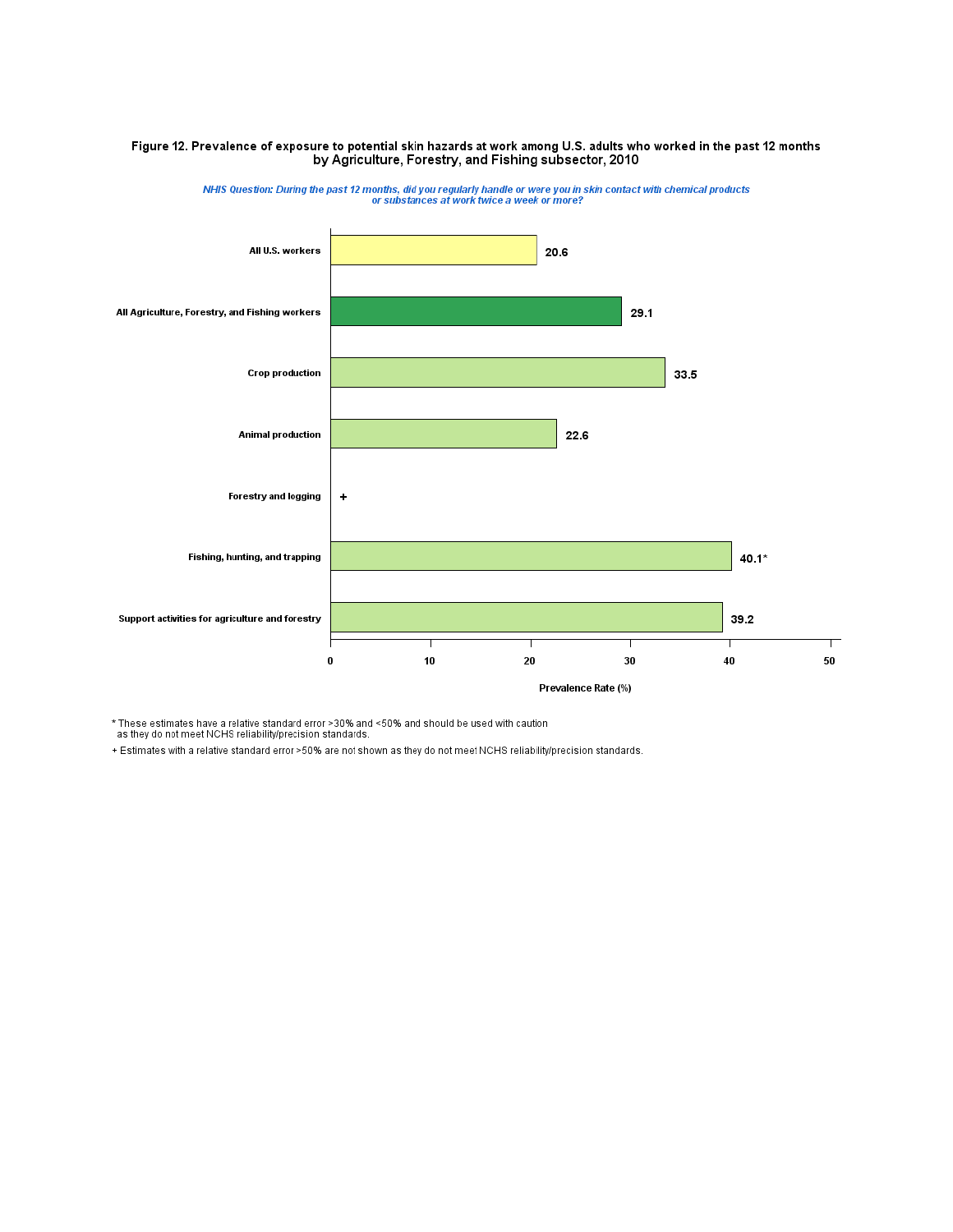#### **Table 12. Prevalence of exposure to potential skin hazards at work among U.S. adults who worked in the past 12 months by Agriculture, Forestry, and Fishing subsector, 2010**

|                                        | Prevalence<br>(%) | <b>Standard</b><br>Error<br>οf | 95%<br>Confidence<br><b>Interval</b> |
|----------------------------------------|-------------------|--------------------------------|--------------------------------------|
|                                        |                   | Prevalence                     |                                      |
| All U.S. workers                       | 20.6              | 0.4                            | 19.8-21.3                            |
| All Agriculture, Forestry, and Fishing |                   |                                |                                      |
| workers                                | 29.1              | 3.7                            | 21.8-36.5                            |
| Crop production                        | 33.5              | 5.5                            | 22.7-44.3                            |
| <b>Animal production</b>               | 22.6              | 6.0                            | 10.7-34.5                            |
| <b>Forestry and logging</b>            | $\ddot{}$         | $\ddot{}$                      | $\ddot{}$                            |
| Fishing, hunting, and trapping         | $40.1*$           | 19.0                           | $2.6 - 77.5$                         |
| Support activities for agriculture and |                   |                                |                                      |
| forestry                               | 39.2              | 11.6                           | 16.3-62.0                            |

\* These estimates have a relative standard error >30% and <50% and should be used with caution as they do not meet NCHS reliability/precision standards.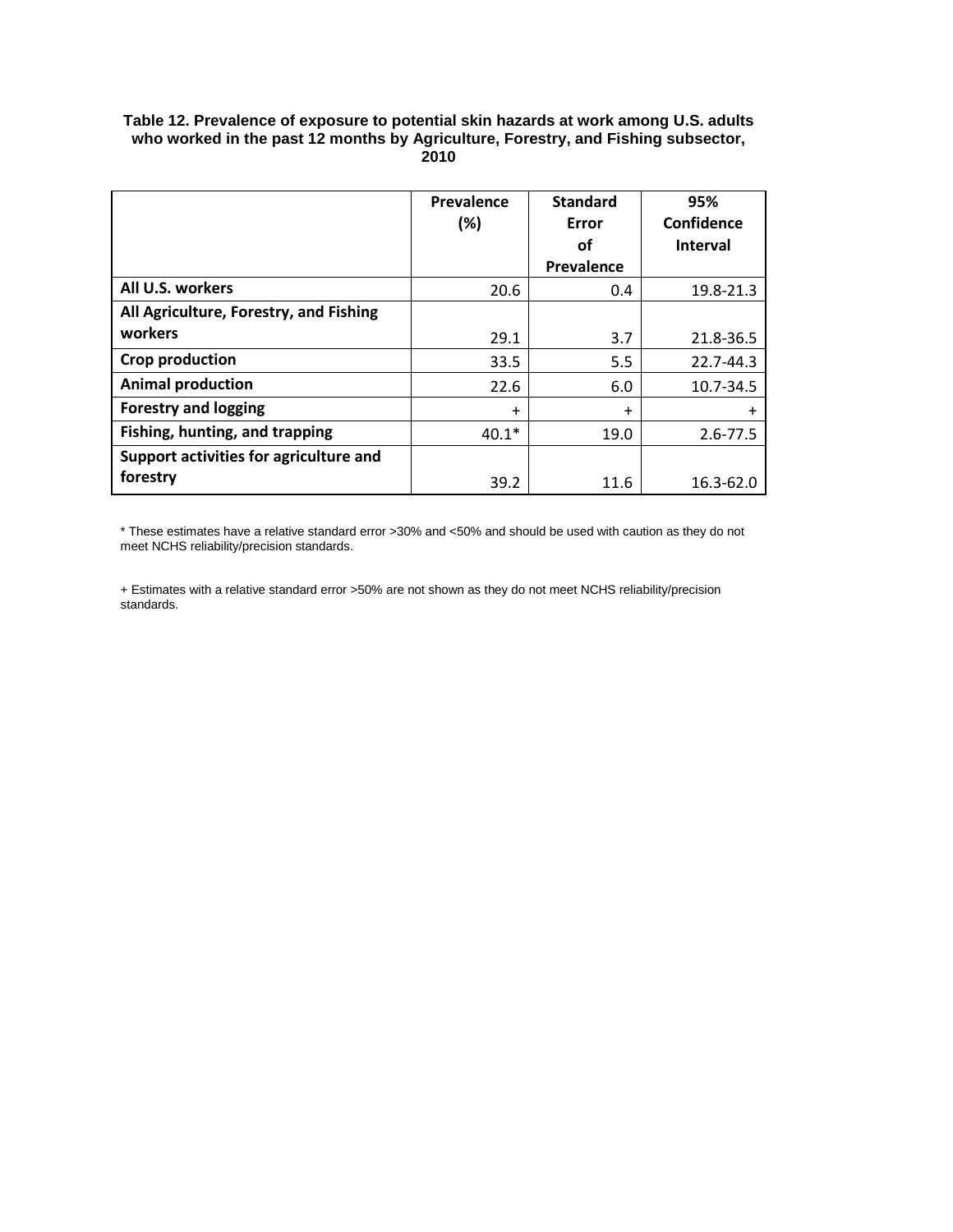

# Figure 13. Prevalence of exposure to outdoor work among U.S. adults who worked in the past 12 months<br>by Agriculture, Forestry, and Fishing subsector, 2010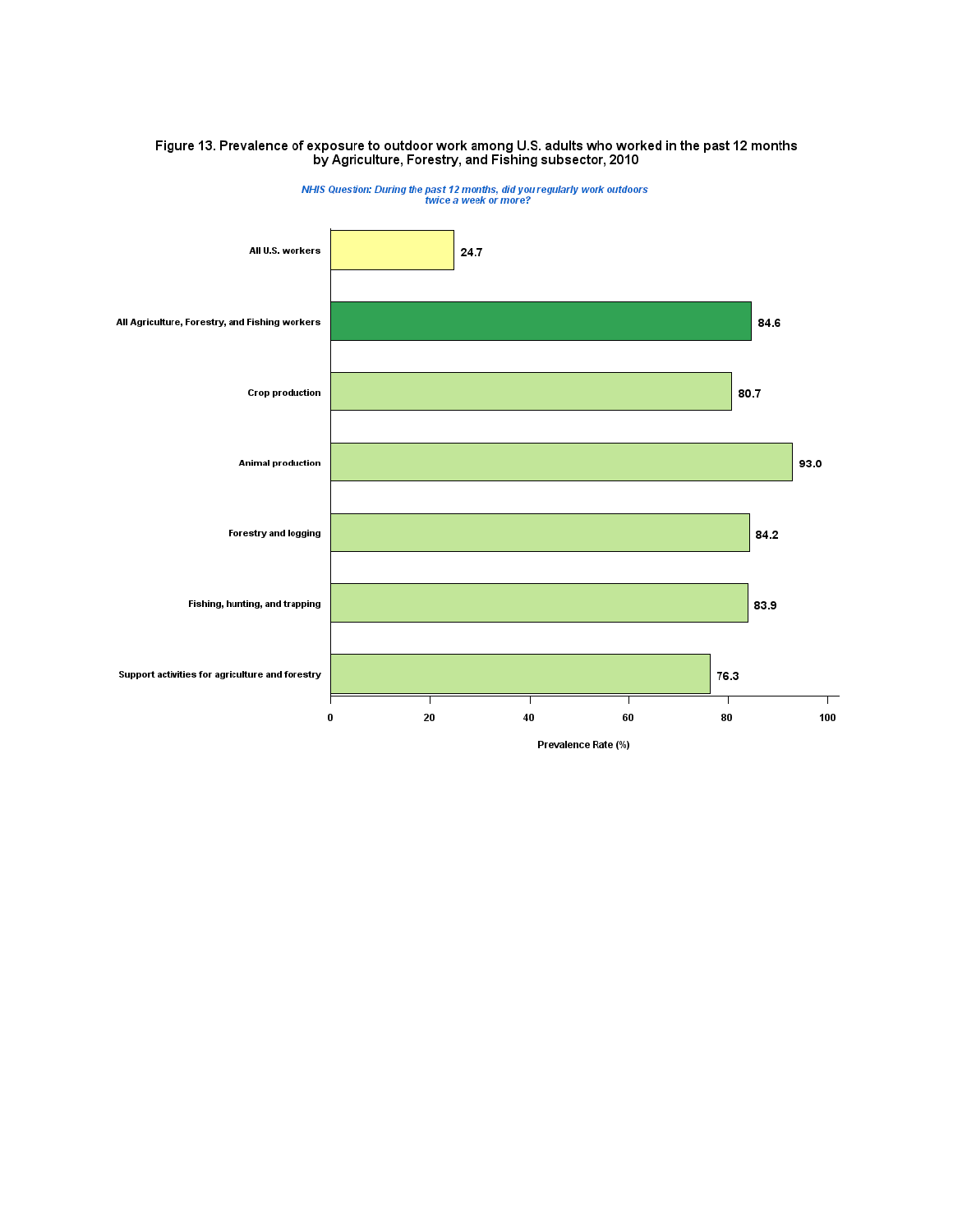|                                        | Prevalence | <b>Standard</b> | 95%             |
|----------------------------------------|------------|-----------------|-----------------|
|                                        | (%)        | Error           | Confidence      |
|                                        |            | οf              | <b>Interval</b> |
|                                        |            | Prevalence      |                 |
| All U.S. workers                       | 24.7       | 0.4             | 23.8-25.6       |
| All Agriculture, Forestry, and Fishing |            |                 |                 |
| workers                                | 84.6       | 2.7             | 79.3-90.0       |
| <b>Crop production</b>                 | 80.7       | 4.9             | 71.2-90.3       |
| <b>Animal production</b>               | 93.0       | 3.3             | 86.5-99.5       |
| <b>Forestry and logging</b>            | 84.2       | 7.6             | 69.3-99.2       |
| Fishing, hunting, and trapping         | 83.9       | 11.8            | 60.7-100.0      |
| Support activities for agriculture and |            |                 |                 |
| forestry                               | 76.3       | 8.7             | 59.2-93.4       |

**Table 13. Prevalence of exposure to outdoor work among U.S. adults who worked in the past 12 months by Agriculture, Forestry, and Fishing subsector, 2010**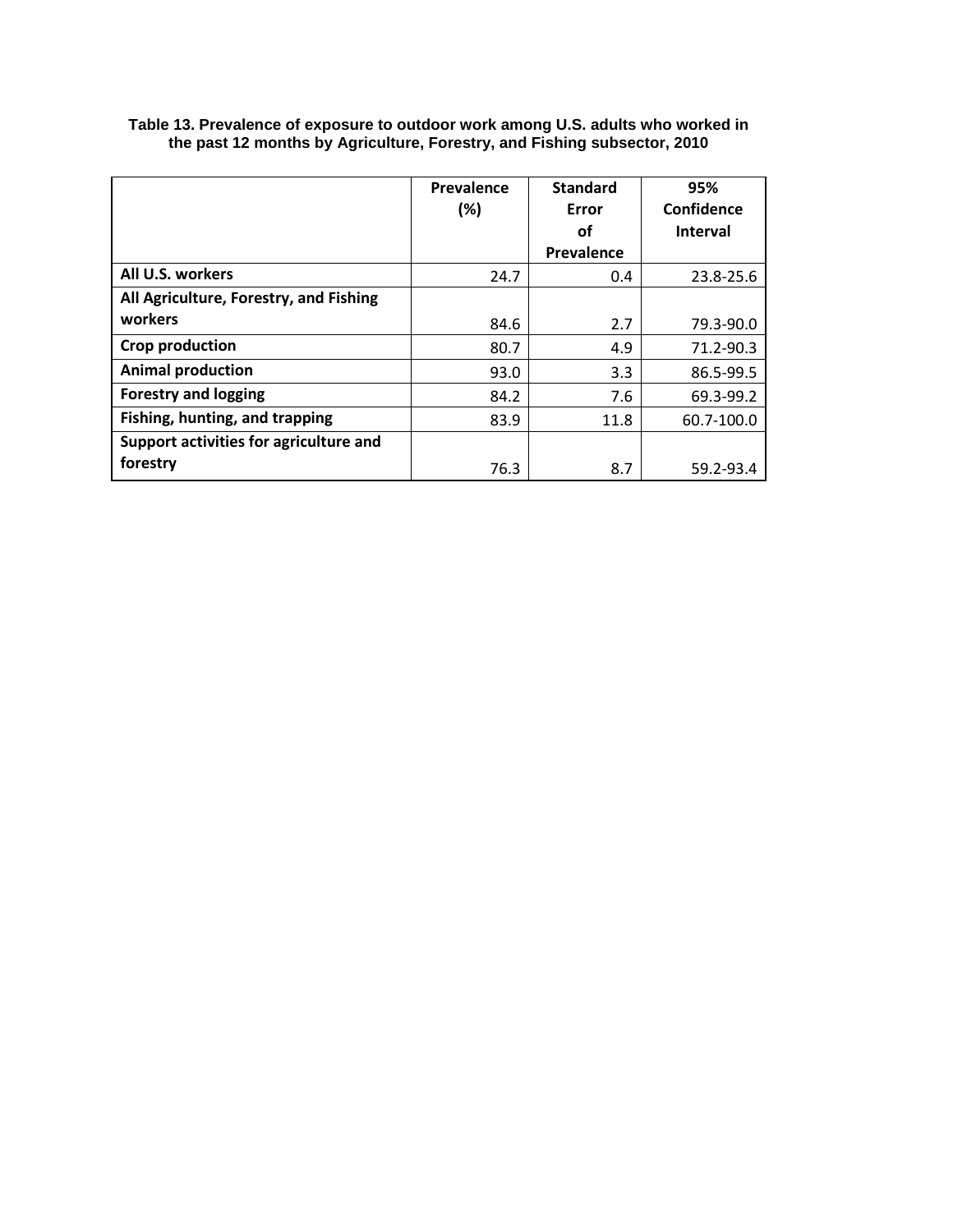# Figure 14. Prevalence of exposure to vapors, gas, dust, or fumes among U.S. adults who worked in the past 12 months<br>by Agriculture, Forestry, and Fishing subsector, 2010



NHIS Question: This next question refers to the job you held the longest.<br>Were you regularly exposed to vapors, gas, dust, or fumes at work twice a week or more?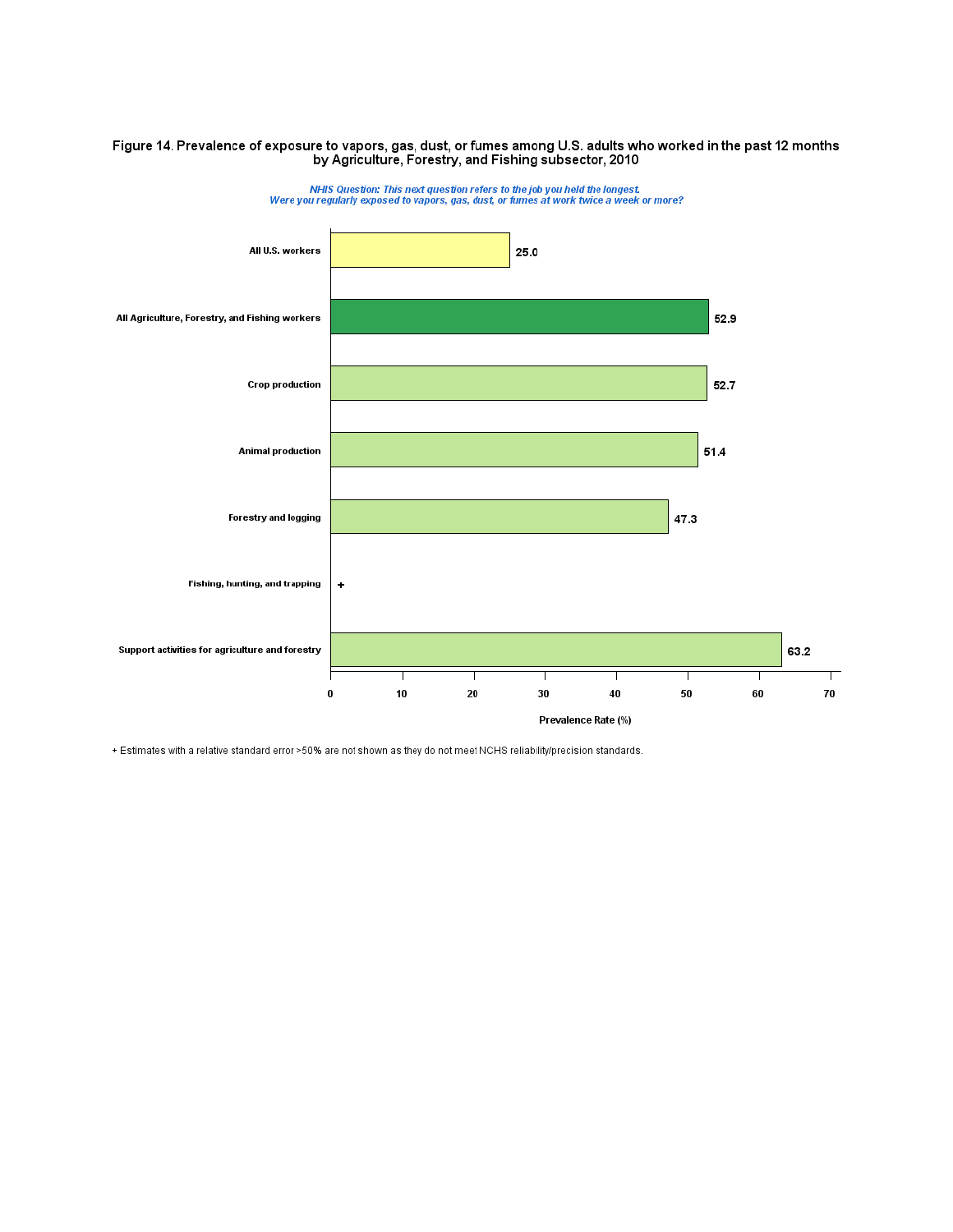### **Table 14. Prevalence of exposure to vapors, gas, dust, or fumes among U.S. adults who worked in the past 12 months by Agriculture, Forestry, and Fishing subsector, 2010**

|                                        | Prevalence<br>(%) | <b>Standard</b><br>Error<br>οf | 95%<br>Confidence<br><b>Interval</b> |
|----------------------------------------|-------------------|--------------------------------|--------------------------------------|
|                                        |                   | Prevalence                     |                                      |
| All U.S. workers                       | 25                | 0.4                            | 24.2-25.8                            |
| All Agriculture, Forestry, and Fishing |                   |                                |                                      |
| workers                                | 52.9              | 4.3                            | 44.5-61.2                            |
| Crop production                        | 52.7              | 5.9                            | 41.1-64.4                            |
| <b>Animal production</b>               | 51.4              | 7.6                            | 36.4-66.4                            |
| <b>Forestry and logging</b>            | 47.3              | 11.5                           | 24.6-70.0                            |
| Fishing, hunting, and trapping         | $\ddot{}$         | $\ddot{}$                      | $\ddot{}$                            |
| Support activities for agriculture and |                   |                                |                                      |
| forestry                               | 63.2              | 11.5                           | 40.6-85.7                            |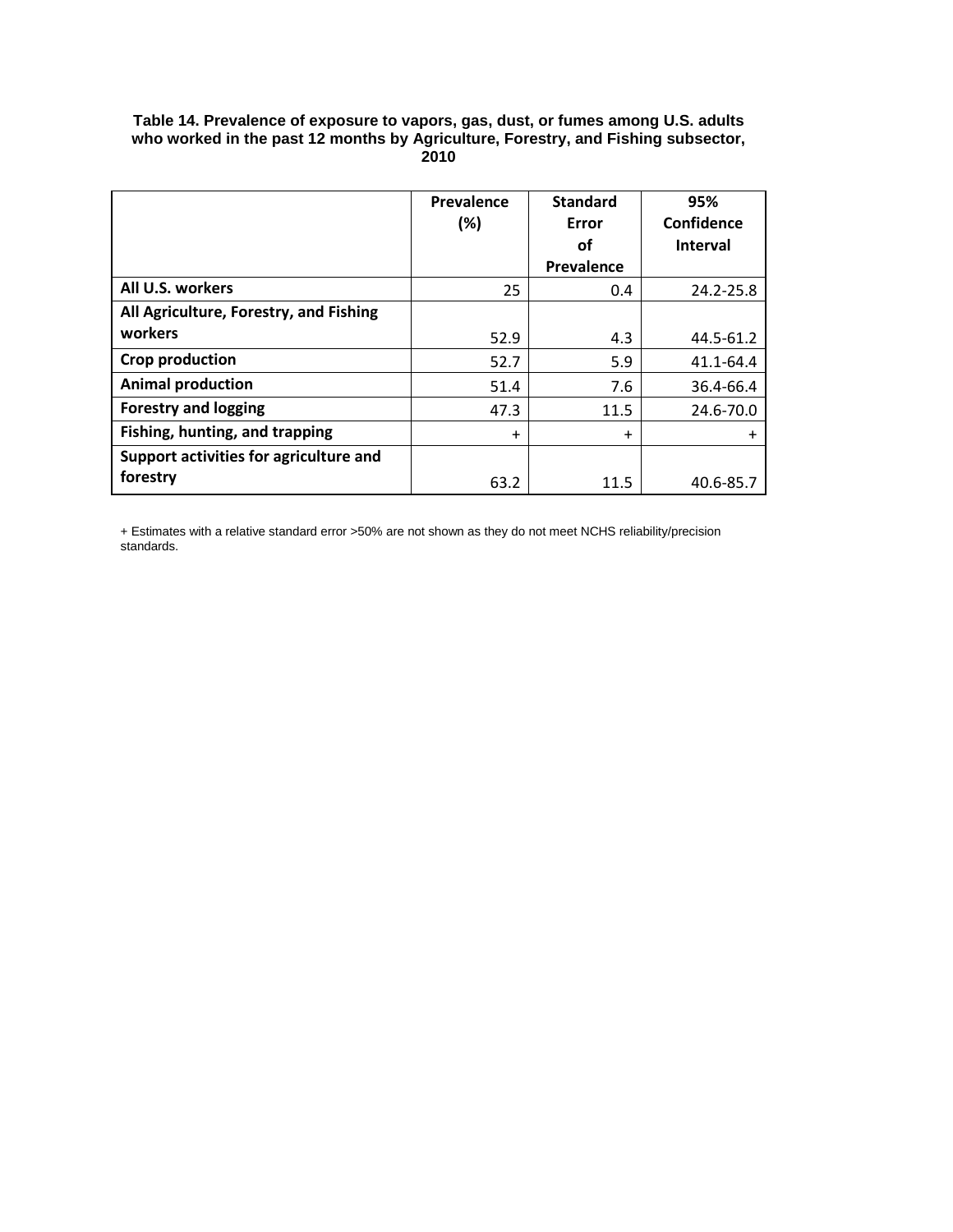# Figure 15a. Prevalence of exposure to secondhand smoke at work among non-smoking U.S. adults<br>by Agriculture, Forestry, and Fishing subsector, 2010



NHIS Question: During the past 12 months, were you regularly exposed to tobacco smoke<br>from other people at work twice a week or more?

\* These estimates have a relative standard error >30% and <50% and should be used with caution<br>as they do not meet NCHS reliability/precision standards.

+ Estimates with a relative standard error >50% are not shown as they do not meet NCHS reliability/precision standards.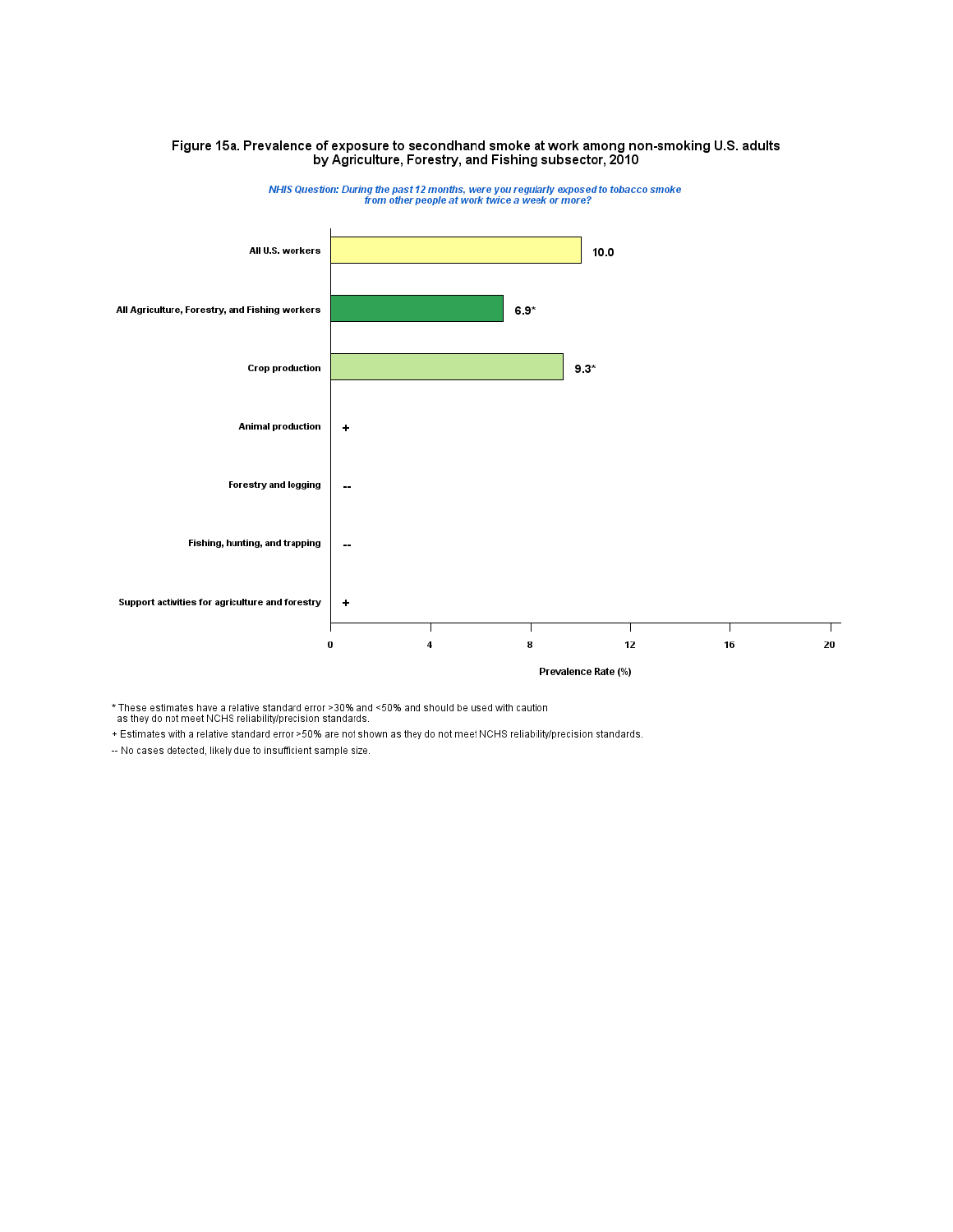|                                        | Prevalence | <b>Standard</b> | 95%             |
|----------------------------------------|------------|-----------------|-----------------|
|                                        | (%)        | Error           | Confidence      |
|                                        |            | οf              | <b>Interval</b> |
|                                        |            | Prevalence      |                 |
| All U.S. workers                       | 10.0       | 0.3             | $9.3 - 10.6$    |
| All Agriculture, Forestry, and Fishing |            |                 |                 |
| workers                                | $6.9*$     | 2.3             | $2.5 - 11.4$    |
| Crop production                        | $9.3*$     | 3.8             | $1.9 - 16.8$    |
| <b>Animal production</b>               | $\ddot{}$  | $+$             | $\ddot{}$       |
| <b>Forestry and logging</b>            | $- -$      | $- -$           |                 |
| Fishing, hunting, and trapping         | $- -$      | $-$             |                 |
| Support activities for agriculture and |            |                 |                 |
| forestry                               | $\ddot{}$  | $\ddot{}$       |                 |

**Table 15a. Prevalence of exposure to secondhand smoke at work among nonsmoking U.S. adults by Agriculture, Forestry, and Fishing subsector, 2010**

\* These estimates have a relative standard error >30% and <50% and should be used with caution as they do not meet NCHS reliability/precision standards.

+ Estimates with a relative standard error >50% are not shown as they do not meet NCHS reliability/precision standards.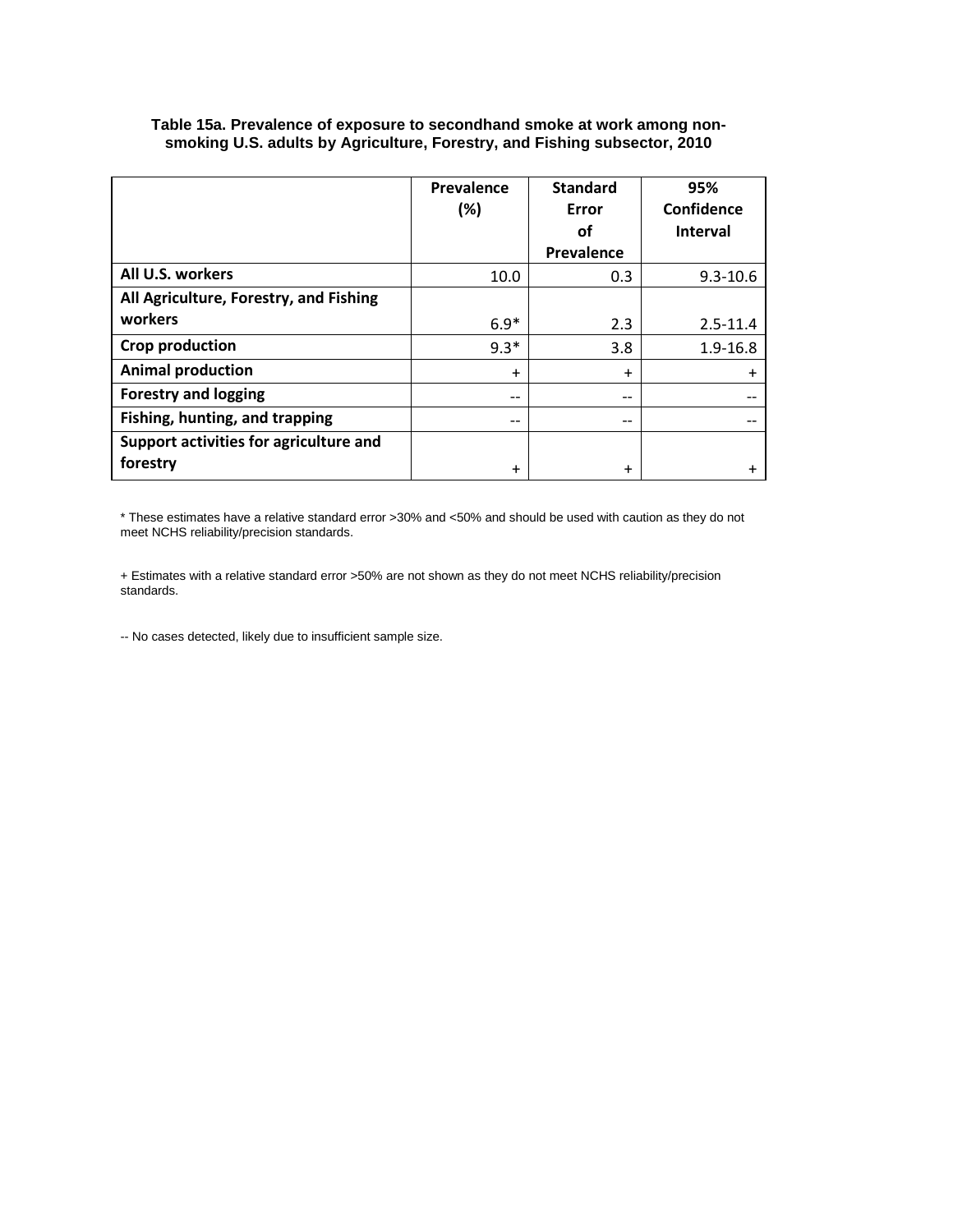# Figure 15b. Prevalence of Smoking among U.S. adults who worked in the past 12 months<br>by Agriculture, Forestry, and Fishing subsector, 2010



NHIS Question: Do you now smoke cigarettes every day, some days or not at all?

\* These estimates have a relative standard error >30% and <50% and should be used with caution<br>as they do not meet NCHS reliability/precision standards.